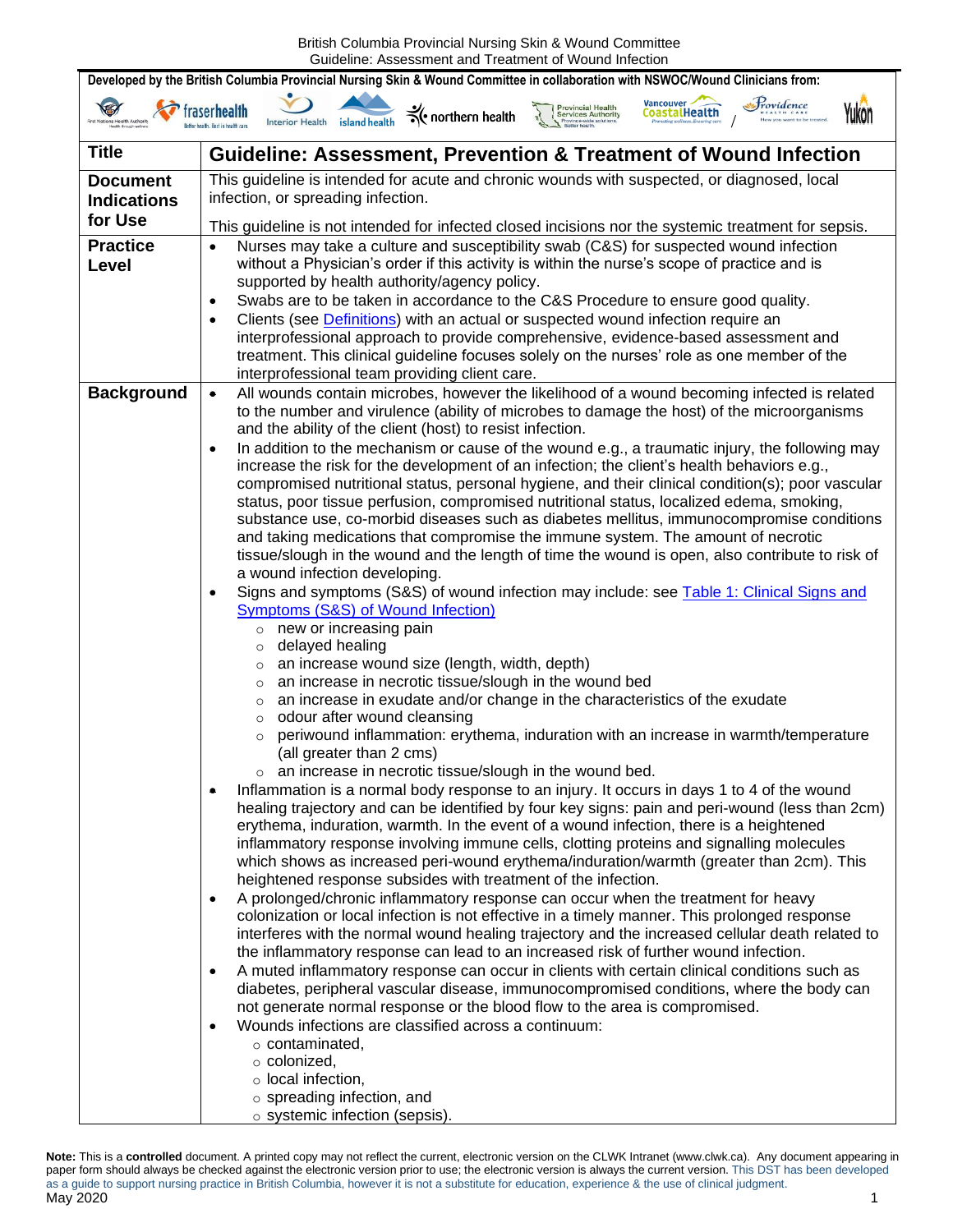<span id="page-1-1"></span><span id="page-1-0"></span>

|                  | Local and spreading infections may transition to systemic infection and lead to death. They                                                                         |
|------------------|---------------------------------------------------------------------------------------------------------------------------------------------------------------------|
|                  | may display signs and symptoms similar to other medical conditions. A comprehensive wound                                                                           |
|                  | assessment is needed to differentiate whether the wound is the source of the infection or                                                                           |
|                  | another condition//issue is responsible.                                                                                                                            |
|                  | Gram positive and negative bacteria (anaerobic and aerobic) commonly found in wound<br>$\bullet$                                                                    |
|                  | include: Staphylococcus aureus, Enterococcus spp., beta-hemolytic streptococci, and the                                                                             |
|                  | Enterobacteriaciae (e.g., E. coli, Enterobacter spp., Klebsiella spp.), Pseudomonas aeruginosa                                                                      |
|                  | and anaerobes (e.g., Peptostreptococcus, Bacteroides species) (see Appendix A: Examples of                                                                          |
|                  | Microorganisms Commonly Found in Wounds).                                                                                                                           |
|                  | Toxin-producing infections (e.g., Clostridia and some strains of Group A Streptococci and<br>$\bullet$                                                              |
|                  | Staphylococcus aureus) requires an urgent consult to the Physician/Surgeon.                                                                                         |
|                  | Thorough wound cleansing/irrigation, and when present, appropriate debridement methods to<br>$\bullet$                                                              |
|                  | remove eschar and necrotic tissue/slough, are required to prevent chronic inflammation,                                                                             |
|                  | reduce bacterial burden/biofilm load and the risk of infection.                                                                                                     |
|                  | Antibiotic treatment of wound infections should be guided by clinical assessment and C&S<br>$\bullet$                                                               |
|                  | swab or tissue biopsy or needle aspiration result. Growth of more than 10 <sup>5</sup> organisms per                                                                |
|                  | gram of tissue is usually considered positive for a wound infection.<br>Biofilm is present in 60-90% of chronic wounds and in 6% of acute wounds; it contributes to |
|                  | $\bullet$<br>chronic inflammation and delays wound healing. As biofilms cannot be seen and standard                                                                 |
|                  | culture methods do not capture the true level of biofilm present, determination is based on                                                                         |
|                  | clinical assessment. Biofilm is managed the wound cleansing followed by topical antimicrobial                                                                       |
|                  | dressing.                                                                                                                                                           |
|                  | For local infections, a topical treatment using antiseptics or antimicrobial dressings is<br>$\bullet$                                                              |
|                  | recommended. Topical antibiotics are not recommended as they can increase the risk                                                                                  |
|                  | for an allergic response and the emergence of resistant microbes. 21,44                                                                                             |
|                  | For spreading or systemic infections, a combination of topical antiseptics or antimicrobial<br>$\bullet$                                                            |
|                  | dressings and systemic antibiotics (oral or intravenous) is recommended.                                                                                            |
| <b>Bookmarks</b> | <b>Assessment</b>                                                                                                                                                   |
|                  | Table 1: Sign & Symptoms of Infection                                                                                                                               |
|                  | Determination of Treatment Interventions                                                                                                                            |
|                  | <b>Client Care Management</b>                                                                                                                                       |
|                  | <b>Wound Care Management</b>                                                                                                                                        |
|                  | <b>Strategies to Prevent Wound Infection</b><br>$\circ$                                                                                                             |
|                  | Strategies to Treat Local Infection, Spreading and/or Systemic Infection<br>$\circ$                                                                                 |
|                  | <b>Definitions</b>                                                                                                                                                  |
|                  | References/Bibliography                                                                                                                                             |
|                  | <b>Document Creation/Review</b>                                                                                                                                     |
|                  | Appendix A: Examples of Microorganisms Commonly Found in Wounds                                                                                                     |
| <b>Related</b>   | <b>Guideline Summary: Wound Infection</b>                                                                                                                           |
| <b>Documents</b> | <b>Guideline: Wound Management for Adults &amp; Children</b>                                                                                                        |
| www.clwk.ca      | Procedure: Swab for Culture & Susceptibility (C&S) in a Suspected Wound Infection                                                                                   |
|                  | <b>Procedure: Wound Cleansing</b>                                                                                                                                   |
|                  | <b>Clinical Resource Table: Antimicrobials &amp; Antiseptics</b><br>Clinical Resource Table: Topical Antibiotics & Antifungal                                       |
|                  | Guideline: Dressing Selection (under development)                                                                                                                   |
|                  | Guide: Dressing Selection (under development)                                                                                                                       |
|                  |                                                                                                                                                                     |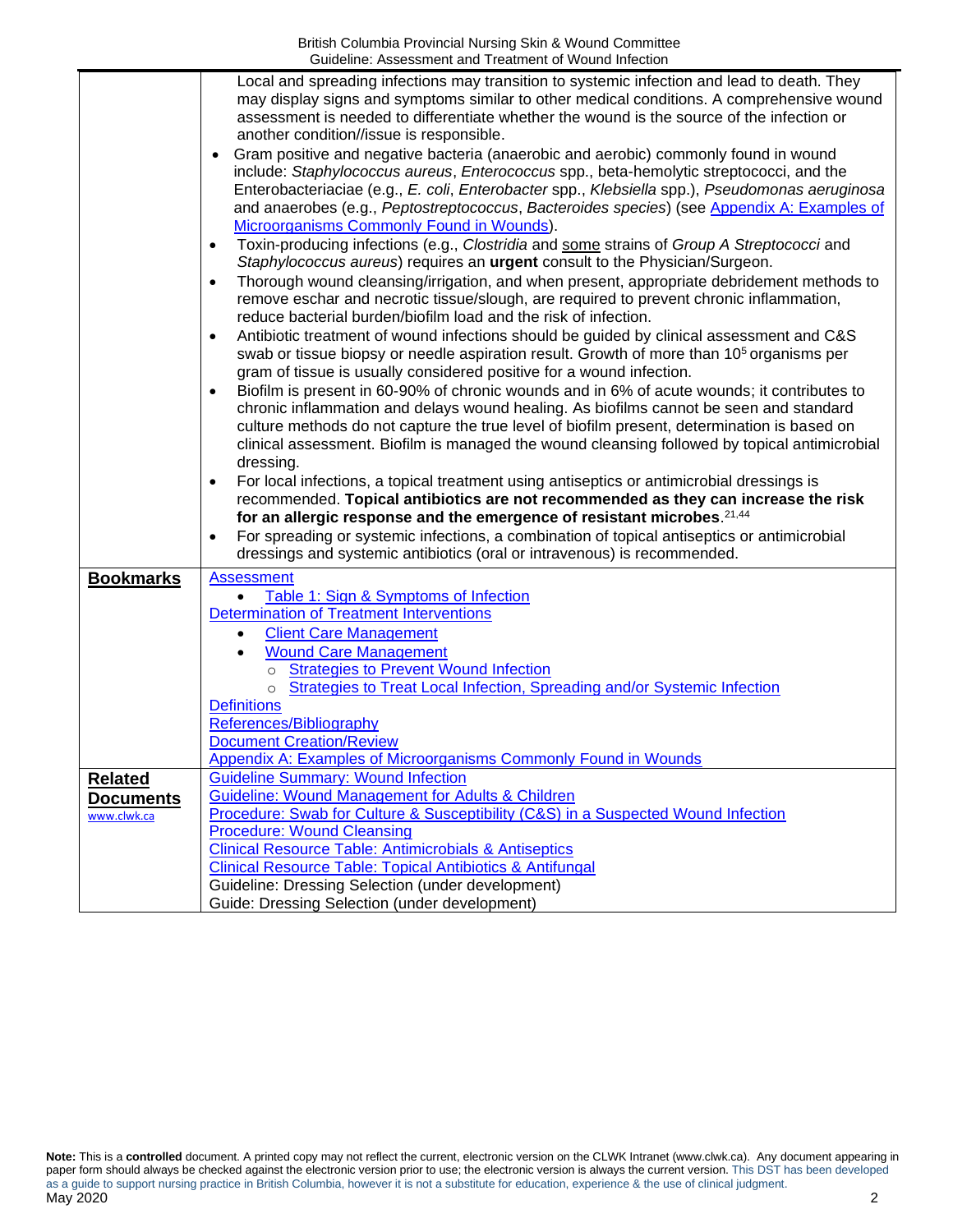## **Assessment and Determination of Treatment Interventions**

## <span id="page-2-1"></span>**Assessment**

- 1. Assess for Client Concerns
	- a. Client/family level of understanding about risk factors for wound infection, the impact of infection on wound healing and the treatment of local infection, spreading and systemic wound infection.
	- b. Impact of a wound infection on a client's quality of life and body image.
	- c. Social and financial concerns and availability of support systems to address concerns arising for the wound infection.
	- d. Client/family preferences for treatment of the wound infection, risk factors and the goals of care.
	- e. Acknowledge culture and traditions.
	- f. Client/family ability and motivation to participate in the treatment plan for wound infection.
- 2. Assess for Risk Factors for Wound Infection
	- a. Chronic medical conditions, venous insufficiency, peripheral arterial disease (PAD), stroke, cardiac disease, and renal failure. As well, client that have a compromised immune system e.g., diabetes mellitus (DM), cancer and cancer-related treatments, autoimmune diseases, anemias, and rheumatoid arthritis.
	- b. Advanced age.
	- c. Impaired oxygenation status of skin and underlying tissue, e.g., chronic obstructive pulmonary disease, respiratory disease, heart failure, and anemia.
	- d. Lifestyle factors such as cigarette and substance use and the motivation to quit.
	- e. Poor personal hygiene (urine and/or fecal incontinence)
	- f. Environmental hygiene (unsanitary shelter, water, waste disposal, or food sources).
	- g. Medications that compromise the immune system e.g., antineoplastics, systemic corticosteroids; and drugs that support blood coagulation and flow anticoagulants and vasopressors.
	- h. Elevated blood glucose (glycosylated haemoglobin A1C) for clients living with diabetes.
	- i. Impaired nutritional status:
		- i. Low body weight, obesity, poor glycemic control, cachexia, hypovolemia/dehydration and prolonged nothing by mouth (NPO).
		- ii. Adequacy of nutritional intake including percentage (%) of intake at meals, fibre intake, protein/calorie intake and fluid intake.
		- iii. Possible causes of poor intake, e.g., difficulty swallowing, poor dentition, poor positioning for eating, inability to feed self, gastrointestinal symptoms, and pain.
		- iv. Assess renal function if increased protein is indicated for the client.
	- j. Presence of methicillin-resistant staphylococcus aureus (MRSA), vancomycin-resistant enterococci (VRE) colonization, extended spectrum beta-lactamase (ESBL), or other antibiotic resistant organisms (AROs), if known.
	- k. Assess for other sites of infection, e.g., urinary tract infections, respiratory infections.
- 3. Assess for Pain Associated with Wound Infection
	- a. New or recent changes in the character or severity of wound pain; type, location, quality of pain.
	- b. Rate pain using client's self-report and/or observation of non-verbal cues.
	- c. Impact of pain on activity/mobility, sleep and mood and rate overall quality of life rated by the client e.g., rate 1-10: 1 is poor quality of life, and 10 is healthy.
	- d. Autonomic dysreflexia and/or increased spasticity in clients living with a spinal cord injury.
- <span id="page-2-0"></span>4. Assess the Wound for Infection
	- Presence of undermining, sinuses/tunnels, and if the wound probes to bone.
	- Presence of slough and/or eschar, presence of a foreign body.
	- The characteristic and amount of wound exudate/drainage.
	- Presence of odour, after wound cleansing.
	- Presence of periwound inflammation.
	- Presence of satellite wounds on the periwound skin.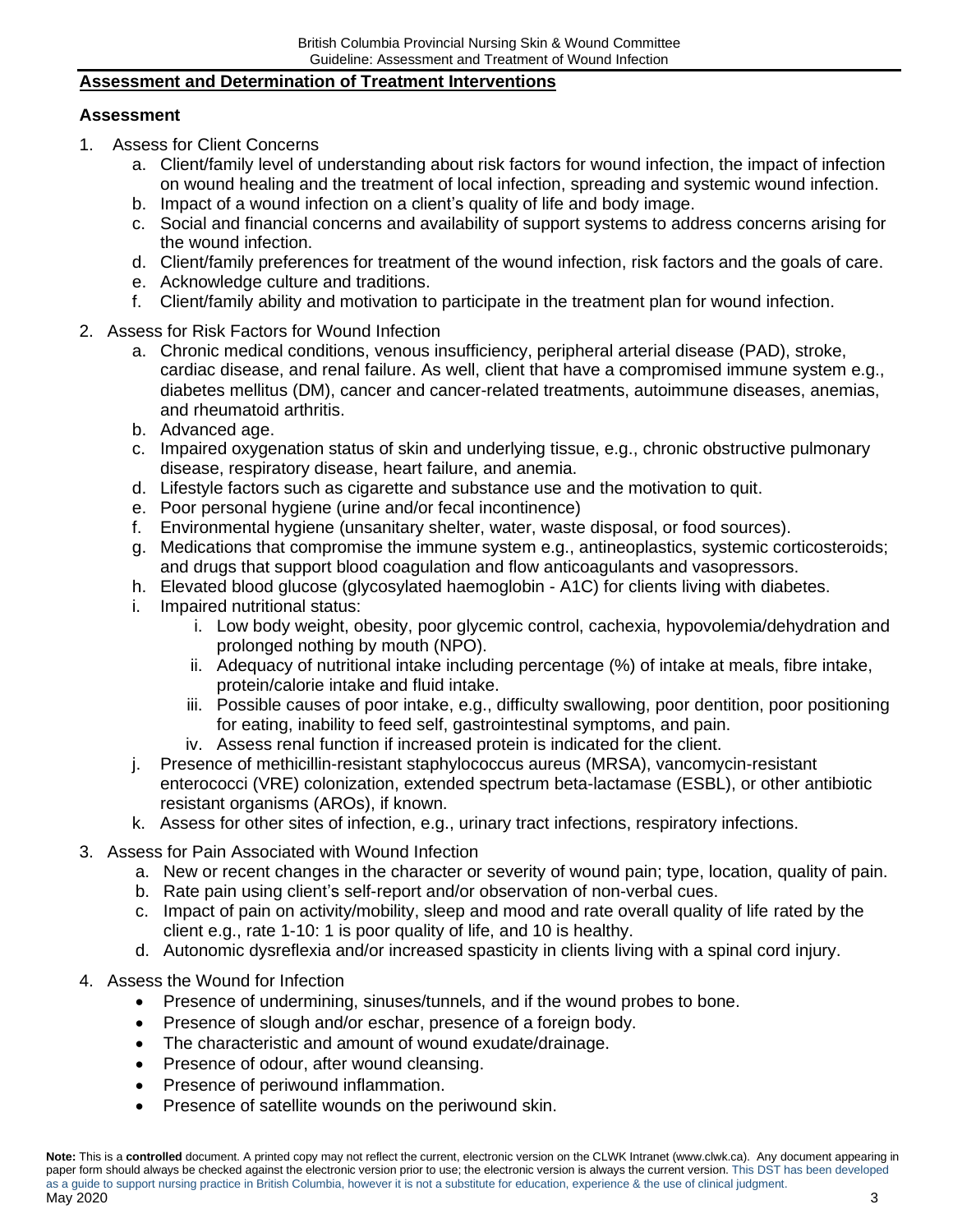## **Table 1: Clinical Signs and Symptoms (S&S) of a Wound Infection**2,13,32,38,44,47

| <b>Clinical Signs and Symptoms (S&amp;S) of a Wound Infection</b><br>Two (2) or more of the S&S below are sufficient for a clinical diagnosis of potential or actual wound infection.<br>One (1) or more of the S&S below is sufficient for a client with DM, PAD or who is immunocompromised. |                                                                                                                                                                                                                                                                                                                                                                                                                                                                                                                                                                                                                                                                                                                                                                                                                                                                                                                                                                                                                                                                                                                                                                                    |                                                             |  |  |
|------------------------------------------------------------------------------------------------------------------------------------------------------------------------------------------------------------------------------------------------------------------------------------------------|------------------------------------------------------------------------------------------------------------------------------------------------------------------------------------------------------------------------------------------------------------------------------------------------------------------------------------------------------------------------------------------------------------------------------------------------------------------------------------------------------------------------------------------------------------------------------------------------------------------------------------------------------------------------------------------------------------------------------------------------------------------------------------------------------------------------------------------------------------------------------------------------------------------------------------------------------------------------------------------------------------------------------------------------------------------------------------------------------------------------------------------------------------------------------------|-------------------------------------------------------------|--|--|
| <b>Contamination</b><br>Microorganisms are<br>transient, wound<br>closes                                                                                                                                                                                                                       | There are no signs of infection (erythema, pain, or excess wound exudate).<br>$\bullet$<br>The wound progresses to closure in a timely manner.<br>$\bullet$                                                                                                                                                                                                                                                                                                                                                                                                                                                                                                                                                                                                                                                                                                                                                                                                                                                                                                                                                                                                                        | Vigilance Required                                          |  |  |
| <b>Colonization</b><br>Microorganisms<br>present without<br>usually impeding<br>wound healing                                                                                                                                                                                                  | There are no signs of infection (erythema, pain, or excess wound exudate).<br>$\bullet$<br>The wound progresses to closure with minimal delay:<br>$\bullet$<br>If microbial colonization increases, there may be subtle delays in the<br>$\bullet$<br>wound healing progression, and/or<br>Biofilm may develop, and interfere with the wound healing progression<br>$\bullet$<br>by contributing to chronic inflammation and may lead to a localized<br>infection.                                                                                                                                                                                                                                                                                                                                                                                                                                                                                                                                                                                                                                                                                                                 | <b>Increasing Clinical</b><br>Concern(s)<br>Intervention(s) |  |  |
| <b>Local Infection</b><br>Microorganisms<br>invade leading to<br>healing impairment.<br>Subtle S&S of<br>infection may evolve<br>into more classic S&S<br>of infection.<br><b>Spreading Infection</b><br>Microorganisms<br>invade with classic<br>S&S of wound<br>infection                    | Increase and/or new onset of wound pain or increasing pain.<br>$\bullet$<br>Periwound erythema, induration, warmth less than 2 cm.<br>$\bullet$<br>Delayed healing and/or wound enlargement: less than 10% change in<br>$\bullet$<br>wound measurements after 1 week of care or less than 30% healing in 3<br>weeks.<br>Friable granulation / hypergranulation / bright red granulation tissue in the<br>$\bullet$<br>wound bed.<br>Epithelial bridging and pocketing in granulation tissue.<br>$\bullet$<br>Increase in exudate and/or change in the exudate characteristic e.g.,<br>$\bullet$<br>purulent.<br>Onset of, or increased, malodour after wound cleansing.<br>$\bullet$<br>Increased wound size with the presence of satellite, or new satellite wounds.<br>$\bullet$<br>Periwound skin warmth extending 2 cm or greater and/or 2-3°C change in<br>$\bullet$<br>temperature with an infrared thermometer.<br>Periwound erythema and induration extending 2 cm or greater.<br>$\bullet$<br>Mild to moderate periwound swelling/edema. Soft tissue crepitus around the<br>$\bullet$<br>wound may be present.<br>Increasing malodour after wound cleansing.<br>$\bullet$ | Required                                                    |  |  |
|                                                                                                                                                                                                                                                                                                | Changes or increased blood glucose<br>$\bullet$<br>Lymphangitis (inflammation of the lymphatic system) or general<br>$\bullet$<br>malaise/lethargy.                                                                                                                                                                                                                                                                                                                                                                                                                                                                                                                                                                                                                                                                                                                                                                                                                                                                                                                                                                                                                                |                                                             |  |  |
| <b>Systemic Infection</b><br>Microorganisms<br>invade with classic<br>S&S of systemic<br>infection                                                                                                                                                                                             | Increasing general malaise/lethargy.<br>$\bullet$<br>Fever, rigor and/or chills.<br>$\bullet$<br>Change in behaviour or cognition e.g., acute delirium.<br>$\bullet$<br>Increased in blood glucose levels e.g., clients with diabetes mellitus.<br>$\bullet$<br>Autonomic Dysreflexia in clients with T6 spinal cord injuries or above.<br>$\bullet$<br>Rapid, elevated heart rate and respirations.<br>$\bullet$<br>Elevated white blood cell (WBC) count.<br>$\bullet$<br>Severe sepsis leading to septic shock leading to multi-organ failure and/or<br>death.                                                                                                                                                                                                                                                                                                                                                                                                                                                                                                                                                                                                                  |                                                             |  |  |

# **Wound Infection Continuum** 2,21,44,47

**Contamination** - Wound contains low levels of non-proliferating microbes that typically do not impede wound healing.<sup>2,47</sup>

- **Colonization** Wound contains "microbial organisms that undergo limited proliferation without evoking a host reaction"<sup>47</sup>
- **Local infection** Occurs when microorganisms invade the wound tissue and evoke a host response. "Local infection is contained in one location, system, or structure".<sup>47</sup> Subtle S&S of infection may evolve into more classic S&S of infection.<sup>2,25,47</sup>
- **Spreading infection** Occurs when the microorganisms invade the wound leading to classic S&S of infection. Microorganisms proliferate and spread beyond the wound border, this may involve deep tissue, muscle, fascia, organs or body cavities. $47$
- **Systemic infection** Occurs when the microorganisms invade the body and spread via the vascular and lymphatic system. Systemic inflammation, sepsis, organ dysfunction and death may result.<sup>47</sup>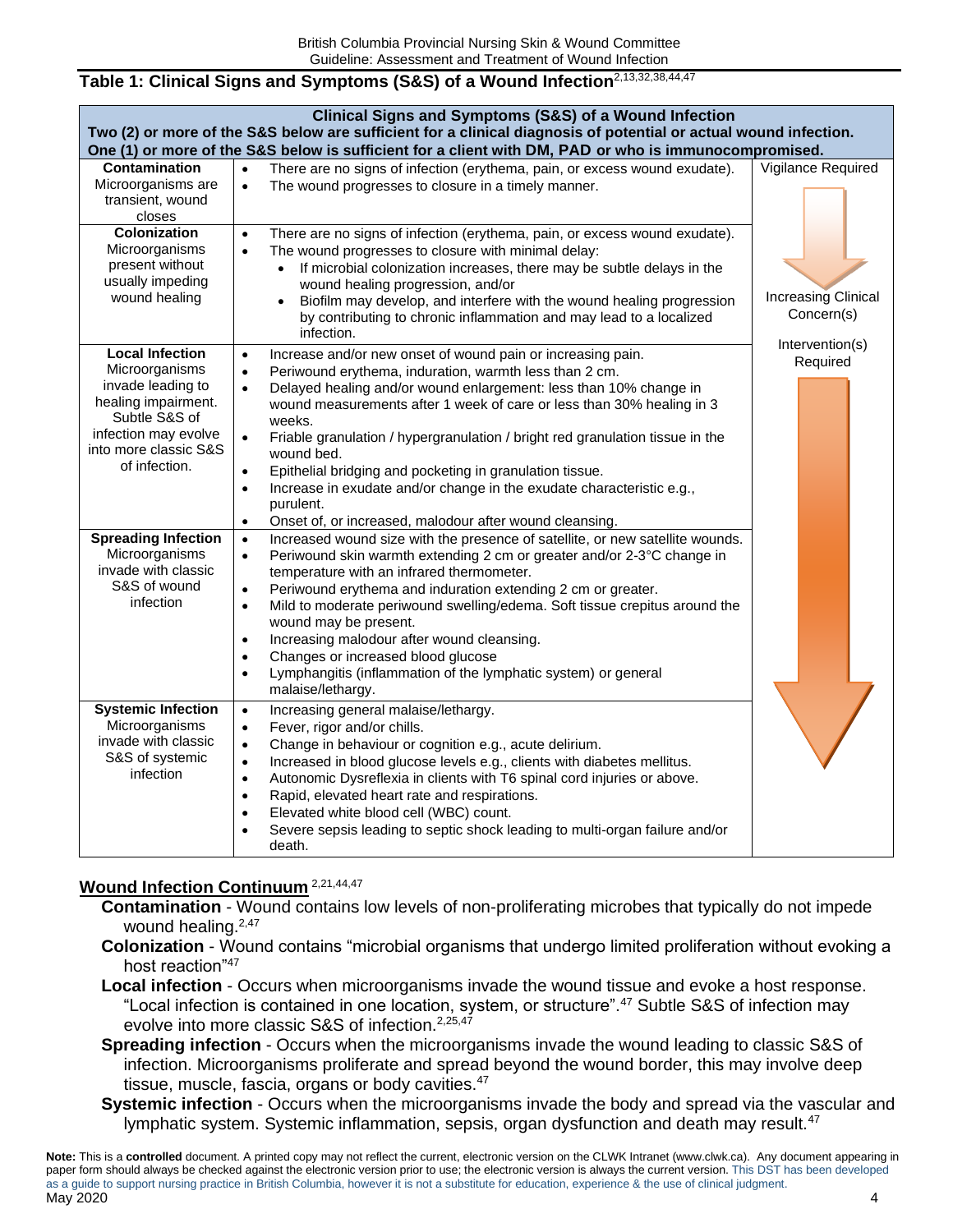## **Assessment Considerations**

- a. If there are 2 or more clinical signs or symptoms of l**ocal infection** and/or **spreading infection** consult with the Physician/NP and intervention is required.
- b. If there are 2 or more clinical signs or symptoms of **systemic infection** present, consult with the Physician/NP and intervention is required.
- c. Notify the Physician/NP if the wound probes to bone, or if exposed bone is visible.
- d. Biofilms are present in 60%-90% of chronic wounds and 6% of acute wounds, and can delay wound healing and contribute to chronic inflammation.<sup>2,25</sup> Standard culture methods or clinical assessment alone do not identify biofilms.
- e. Some wounds may be in a state of chronic inflammation as evidenced by the wound condition e.g., presence of erythema, induration, warmth and pain. Determine if there is a change in these indicators, e.g., increased erythema and/or pain, which may be signs of infection.
- f. For clients who are immunocompromised
	- i. 1 or more signs and symptoms of infection, (local or systemic) especially if there is new or increasing pain, is sufficient to warrant consultation with the Physician/NP and doing a C&S swab.
- g. Diabetic Wounds
	- i. For clients with diabetes mellitus, 1 or more signs and symptoms of infection, (local or systemic) especially if there is new or increasing pain, is sufficient to warrant consultation with the Physician/NP and doing a C&S swab.
	- ii. Diabetes mellitus may mute visible evidence of local infection, due to compromised arterial blood flow, blunting of the inflammatory process, and diminished sensation.
	- iii. Uncontrolled blood glucose levels may indicate an infection [\(Guideline: Diabetic Ulcer\)](https://www.clwk.ca/buddydrive/file/guideline-diabetic-neuropathic-ulcers/)
	- iv. **Areas of wet gangrene and spreading or systemic infection in diabetic foot ulcer, especially if the wound probes to bone, are potentially limb or life threatening and require immediate Physician attention.**
- h. Arterial Wounds
	- i. For clients with peripheral arterial insufficiency, 1 or more sign and symptom of infection, especially if there is new or increasing pain, is sufficient to warrant consultation with the Physician/NP and doing a C&S swab.
	- ii. Clients with arterial wounds are at greater risk to develop a wound infection and visible evidence of a local infection may be muted or non-existent due to compromised arterial blood flow and blunting of the inflammatory process [\(Guideline: Assessment and](https://www.clwk.ca/buddydrive/file/guideline-lower-limb-venous-arterial/)  [Treatment of Lower Limb Ulcers\)\)](https://www.clwk.ca/buddydrive/file/guideline-lower-limb-venous-arterial/).
	- iii. Dry, stable eschar arterial wounds may become moist and boggy at the edges, or periwound redness may develop, when the area/wound becomes infected.
	- iv. **Areas of wet gangrene and spreading or systemic infection in extremity arterial wounds, especially if the wound probes to bone, are potentially limb or life threatening and require immediate medical attention.**
- i. Venous Wounds
	- i. Infected venous wounds may be characterized by newly formed ulcers, satellite wounds, or wound bed extension within the inflamed margins of pre-existing ulcers.
	- ii. Venous wounds may exhibit periwound inflammation and warmth caused by venous dermatitis, allergic contact dermatitis or irritant contact dermatitis. Chronic inflammation may present as erythema, scaling, erosions, and/or excoriations [\(Guideline:](https://www.clwk.ca/buddydrive/file/guideline-lower-limb-venous-arterial/)  [Assessment and Treatment of Lower Limb Ulcers\).](https://www.clwk.ca/buddydrive/file/guideline-lower-limb-venous-arterial/)
- j. Pressure Injuries
	- i. Infection most often occurs in Stage 3, Stage 4, Unstageable (Stage X) pressure injuries, and in Deep Tissue Pressure Injuries (DTPI).
	- ii. For a pressure injury which probes to bone, consider osteomyelitis.
- k. Surgical Wounds healing by Secondary Intention
	- i. Monitor for wound infection.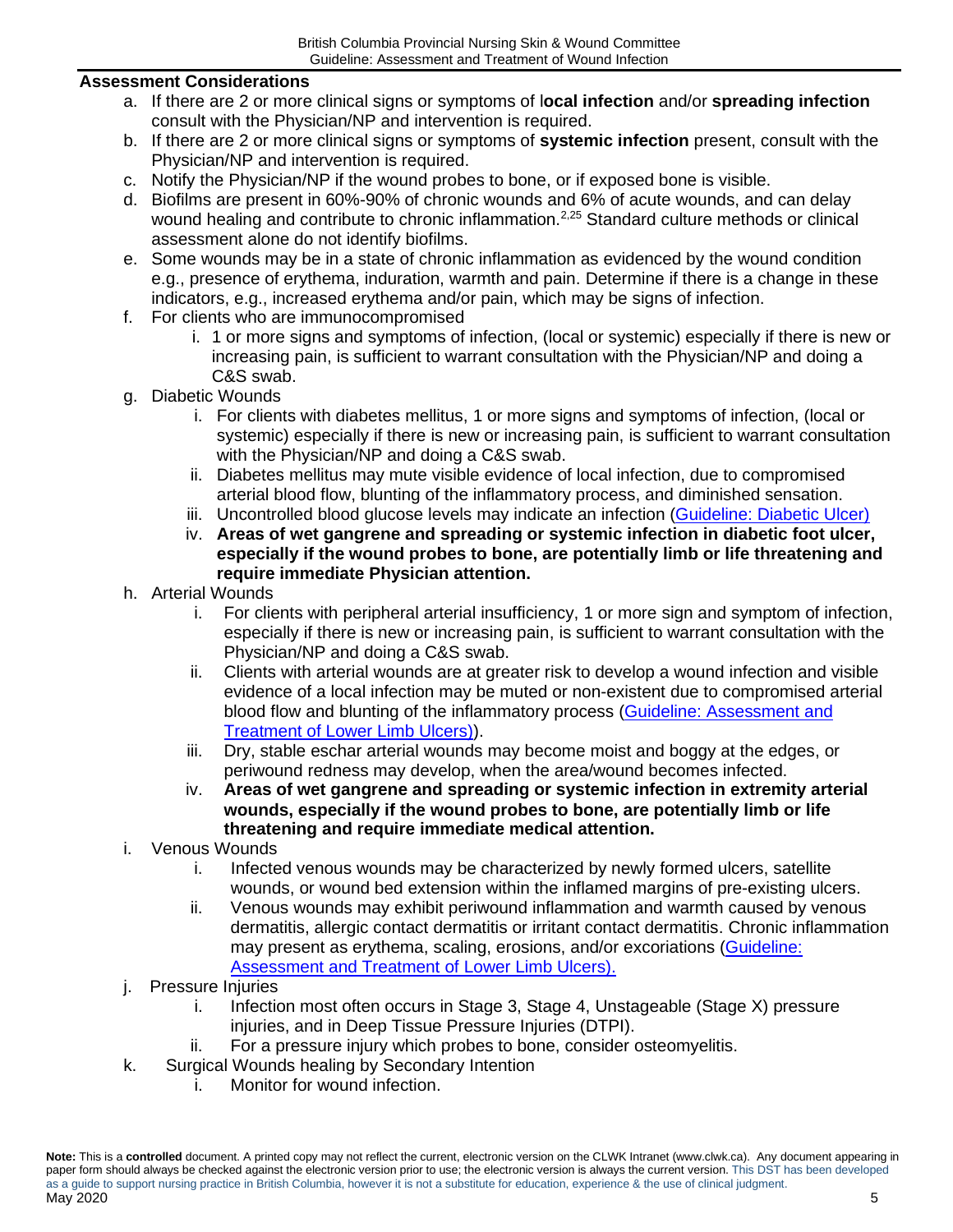- 5. Investigations, where available:
	- a. Recent hemoglobin A1C, blood glucose and toe pressures (if available) if the client has diabetes mellitus.
	- b. Radiology studies to rule out osteomyelitis, if the wound probes to bone or if exposed bone is visible.

## <span id="page-5-0"></span>**Determine Treatment Interventions**

- 1. Infection strategies for prevention and intervention are determined and initiated based upon:
	- a. The client's overall assessment data.
	- b. The presence/severity of wound infection local infection, spreading infection, systemic infection.
	- c. The wound healability (healable, maintenance, or non-healing).
	- d. The client/family willingness to participate in the care plan.

## **Interventions**

Develop a plan of care in collaboration with the client/family and health care team that incorporates client care, treatment of risk factors, treatment goals, wound management, intended and unintended outcomes, client education and discharge plans.

## **Client Care Management**

- 1. Address Client Concerns
	- a. The care plan should address client/family concerns for the treatment of the infected wound.
	- b. If receiving palliative care/end of life services, incorporate client/family wishes in the plan of care.
	- c. Consult with Case Management to request additional home support(s) as needed.
	- d. Consult with Social Work, Facility Liaison, Aboriginal Health Representative, or Clinical Lead if there are psychosocial or financial concerns.
	- e. Refer the client to the appropriate professionals to support improved health and wound healing, e.g., improved diet, access to food, medication management, and exercise plans.
- 2. Manage Risk Factors for Wound Infection
	- a. Encourage the client to monitor any pre-existing illnesses or treatments that compromise the immune system or interfere with healing. Contact the Physician/NP if conditions deteriorate.
	- b. Support client to stop smoking and refer to a smoking cessation program with client consent.
	- c. Refer for harm reduction/substance use management if the client consents.
	- d. Support the client to achieve optimal glycemic control; hemoglobin A1C should be done every 3 months or more frequently if blood glucose control is unstable Guideline: Assessment and [Treatment of Diabetic Ulcers\).](https://www.clwk.ca/buddydrive/file/guideline-diabetic-neuropathic-ulcers/)
	- e. Encourage clients to take their medications as prescribed. Consult Pharmacist if necessary.
	- f. Treat other sites of infection e.g., urinary tract infection, respiratory infection.
	- g. Provide optimum nutrition to promote client's healing:
		- i. Maximize the nutritional status through adequate protein and calorie intake if compatible with goals of care.
		- ii. Clients with chronic wounds should receive 35 kcal/kg of energy dense foods per day including 1.5 g of protein/kg.<sup>33</sup> Assess renal function if increased protein intake is indicated.
		- iii. Encourage 1500-2000 ml of fluid daily or 30 ml or more per kg of body weight. Unless contraindicated e.g., renal, liver dysfunction or heart failure.
		- iv. Offer fluids every 2 hours for adults with dehydration, fever, vomiting, profuse sweating, diarrhea or draining wounds, unless contraindicated (e.g., heart, liver, or renal failure).
		- v. Consult with a Registered Dietitian, if available, if the infection is not resolving or reoccurs or the client has one or more of the following:
			- Nutritional risk factors such as weight loss, dehydration, obesity, poor intake, poor glycemic control, Total Parenteral Nutrition (TPN) or tube feed.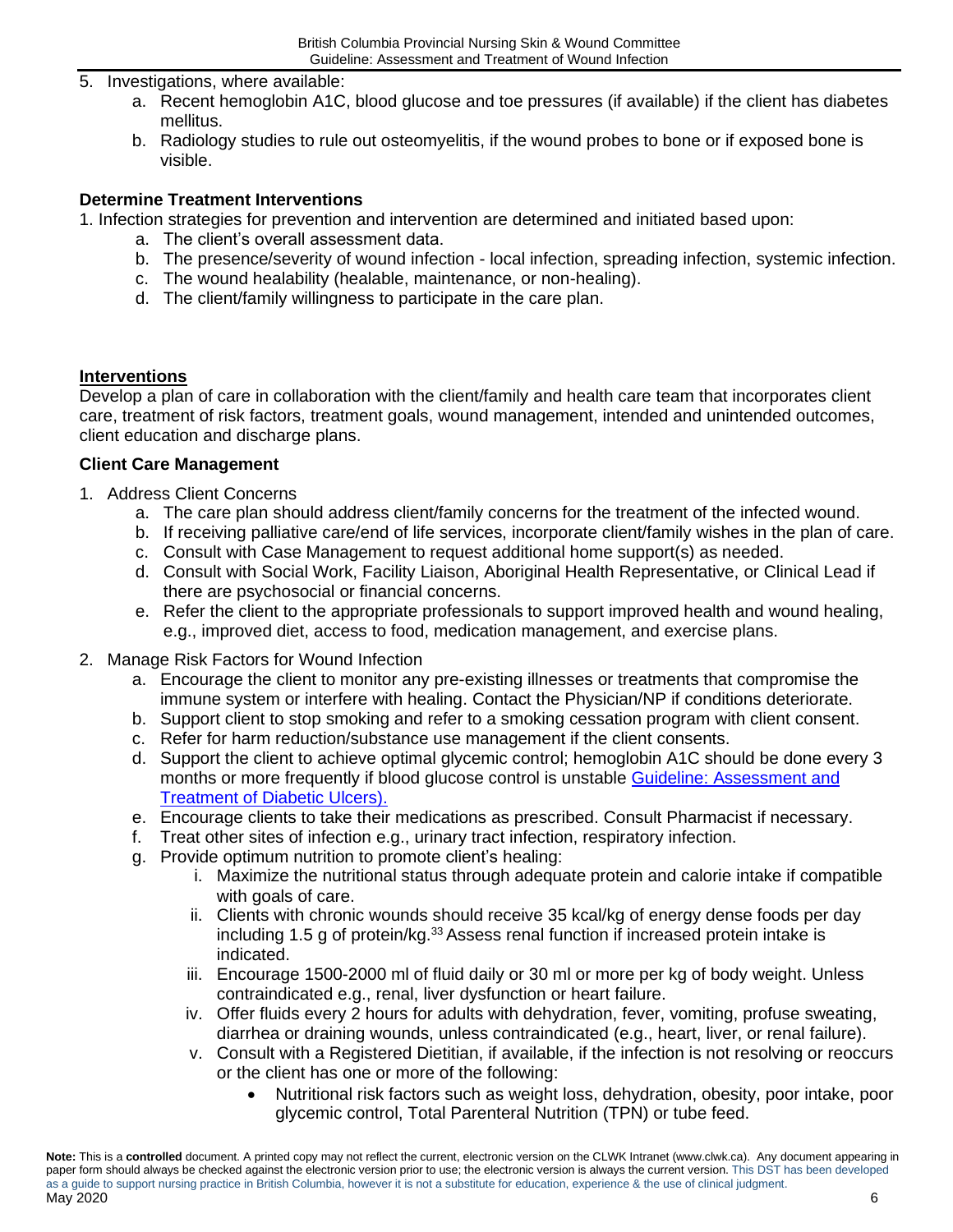## 3. Manage/Provide Pain Relief

- a. **All new onset or worsening pain may be a sign of infection and requires immediate Physician/NP notification especially if the client has diabetes mellitus or arterial insufficiency.**
- b. If the client has known wound pain, and/or CSWD is required, organize prn analgesic administration prior to commencement of CSWD to allow sufficient time for the analgesic(s) to take effect.
- c. If pain before, during and/or after dressing changes is not well controlled with oral medications consult with the Physician/NP and Pharmacist. Discuss use of topical anaesthetic creams, gels or sprays. Consider use an analgesic cover dressing.
- d. Reassess wound pain at regular intervals and note any increase in severity or evidence of progressing infection.

## **Wound Care Management**

- <span id="page-6-0"></span>1. Promote Environmental Strategies to Prevent Wound Infection:
	- a. Adhere to health authority/agency hand hygiene protocols and Personal Protective Equipment (PPE) recommendations before, during and after dressing changes.
	- b. Aseptic technique is used to limit the transfer of microorganisms from one person to another by minimizing the microbe count and preventing cross contamination. The technique used (see [Definitions\)](#page-10-0) can be either sterile, no-touch or clean and is chosen based upon the:
		- i. client's clinical condition,
		- ii. etiology of the wound
		- iii. location of the wound
		- iv. invasiveness of the procedure
		- v. goal of care, and the
		- vi. agency policy.
	- c. Clients who require sterile or no-touch technique include, but are not limited to those who:
		- i. are immunocompromised
		- ii. are taking systemic corticosteroids or cancer medications
		- iii. have a wound with exposed bone or tendon, or a wound(s) that probe to bone
		- iv. have a burn(s),
		- v. are at high risk for wound infection e.g. arterial and diabetic wounds and/or
		- vi. have a wound needed Conservative Sharp Wound Debridement (CSWD).
	- d. Cleanse the wound bed with at least 100mls of cleansing solution. Gently clean the wound with gauze with the goal of removing debris and slough from the wound bed. Removal of debris and slough reduces the risk that microbes will grow and helps prevent development of biofilms.
	- e. Debride necrotic tissue using the most appropriate debridement method based upon the condition of the wound and the client setting [\(Guideline: Wound Management\)](https://www.clwk.ca/buddydrive/file/guideline-wound-management-2018-august/):
		- i. Autolytic debridement with semi-occlusive dressings can be used if the wound infection is being treated, although this not a preferred method as this is a slower process.
		- ii. Mechanical debridement can be used to physically remove debris from the wound using a mechanical debridement device e.g., monofilament pad and forceps.
		- iii. Maggot debridement therapy can be used to debride biofilm and necrotic debris in wounds that are colonized or infected (Link Maggot Debridement DST).
		- iv. CSWD may be used to disrupt or remove biofilms and necrotic debris. Serial CSWD may be necessary for wounds that have large amounts necrotic tissue or biofilm (Guideline: [Conservative Sharp Wound Debridement\)](https://www.clwk.ca/buddydrive/file/guideline-procedure-cswd/)
		- v. Surgical debridement may be required depending on client's clinical condition and wound complexity (e.g., necrotizing fasciitis).
		- vi. Debridement of biofilm should be followed by the use of antimicrobial dressings, topical antimicrobial agents or antibiotics to help reduce reformation of biofilm (see Guideline: Dressing Selection (under development)).
		- vii. A combination of debridement methods may also be necessary. Consult the Physician/NP and/or the NSWOC/Wound Clinician.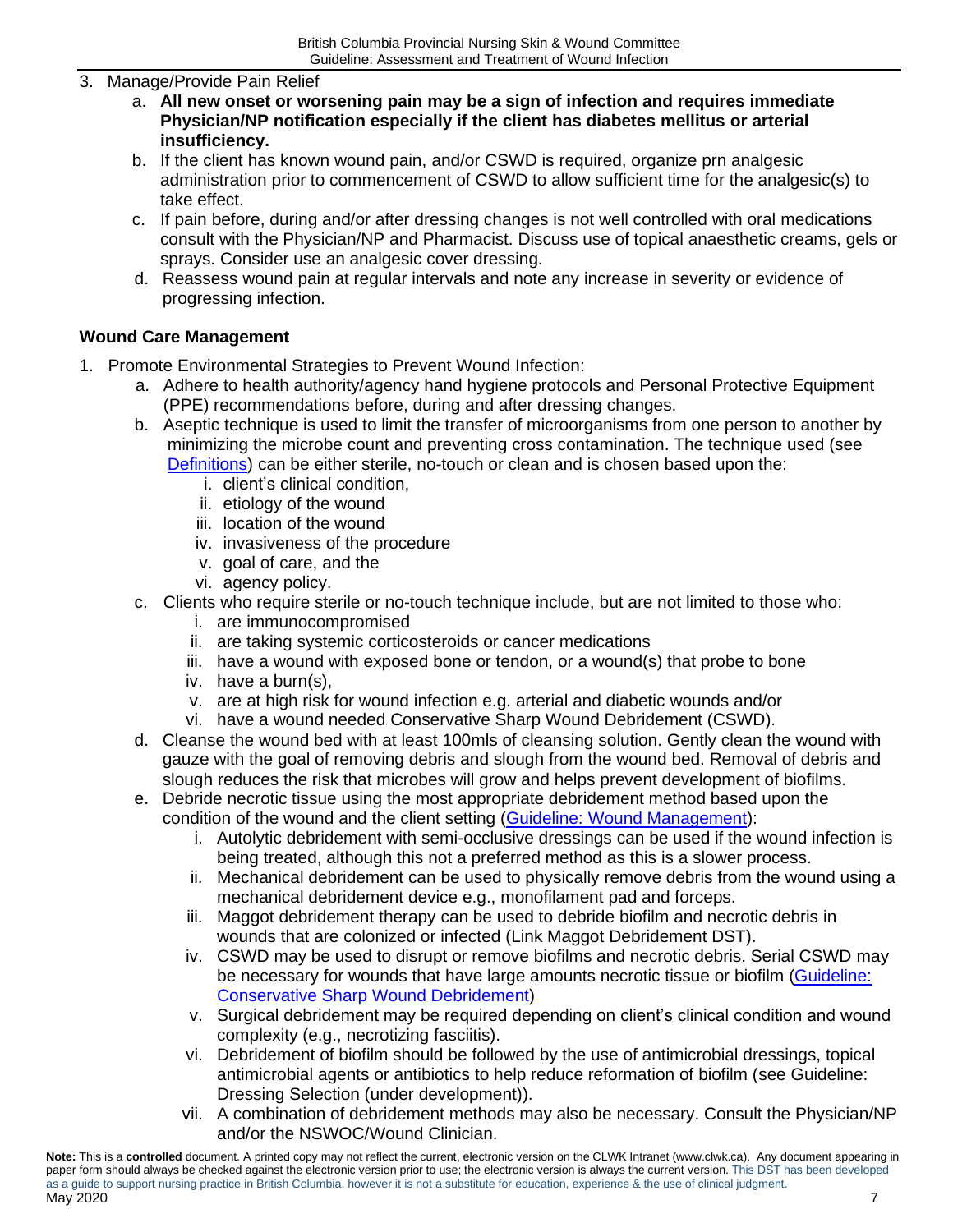- f. Take only the dressing supplies needed for the dressing change to the bedside or into the home; dressing supplies taken to the bedside or into the home cannot be returned to the dressing supply room/shelf.
- g. For any acute care unit, residential facility or clinic area, client specific supplies must be labeled with the client's name and kept together in a labelled brown paper bag. This ensures reliable access to the supplies, aids in reducing cross-contamination, and protects dressings from light.
- h. Supplies kept at the home must be kept secure from children or household pets.
- i. Normal saline or sterile water containers are to be used by one client only and must be dated and discarded within 24 hours of being opened.
- j. Wound care related powders, ointments, pastes, gels and cleansing solutions/sprays are for single client use only and must be labelled with the client's name and the date.
- k. Discard unused product(s) as per the timeframe outlined on the Product Information Sheet (PI Sheet) or, if there are no instructions then discard when no longer indicated for use or the wound is closed/healed or product container empty. Discard if visibly contaminated.
- l. When packing dead space (undermining, tunnels/sinus) it is important to use only one piece of packing whenever possible to avoid a piece of packing being left in the wound. Packing left in the wound can lead to infection and impaired wound healing. For any cavity, undermining, sinus tract or tunnel with a depth greater than 1cm (>1cm), count and document the number of packing pieces removed from the wound, and the number of packing pieces inserted into the wound.
- m. Use the smallest size of wound contact layer that fits into, or covers, or can be cut to fit the wound bed.
- n. Cover dressings should be sized to adhere to unbroken periwound skin and provide sufficient exudate absorption. Change cover dressings before leakage of exudate occurs. Leakage increases the risk that outside contaminants may enter the wound bed and damage the periwound skin.
- o. Saving Dressing Pieces<sup>1</sup>:
	- When sterile technique is required for the dressing change use sterile dressing. Do not use dressings that been saved.
	- When no-touch technique is used for dressing changes, dressings must be either sterile or appropriately saved dressing pieces may be used.
	- If the dressing is larger than required to complete one dressing change, the unused piece(s) of dressing may be saved using the following process:
		- i. In preparation for the dressing change, open the sterile package and place the dressing material onto the sterile dressing tray.
		- ii. Use sterile forceps and sterile scissors to cut a piece of the dressing that fits into or covers the wound.
		- iii. Use sterile forceps to place the remaining dressing piece into a new C&S container or a new re-sealable plastic storage bag (e.g., Ziploc bag). Each dressing needs its own container/storage bag.
		- iv. Close/seal the container or bag correctly and label the container or bag with the client's name, the date and the name of the dressing. **Note**: Once a sterile C&S container seal is broken and open to the air, it is no longer considered sterile.
		- v. If using a dressing piece that has been saved:
			- o In preparation for the dressing change, use sterile forceps to remove a dressing piece from the container or bag and place the dressing material onto the sterile dressing tray.
			- $\circ$  Use sterile forceps and sterile scissors to cut a piece of the dressing that fits into or covers the wound.

<sup>&</sup>lt;sup>1</sup> A literature review did not find any existing guidelines regarding how to appropriately save dressing pieces nor was literature found to refute this practice. An expert consensus process was used to develop this practice for British Columbia. These infection control strategies have been reviewed and approved by the British Columbia Provincial Infection Control Network Management Office.

**Note:** This is a **controlled** document. A printed copy may not reflect the current, electronic version on the CLWK Intranet (www.clwk.ca). Any document appearing in paper form should always be checked against the electronic version prior to use; the electronic version is always the current version. This DST has been developed as a guide to support nursing practice in British Columbia, however it is not a substitute for education, experience & the use of clinical judgment. May 2020 8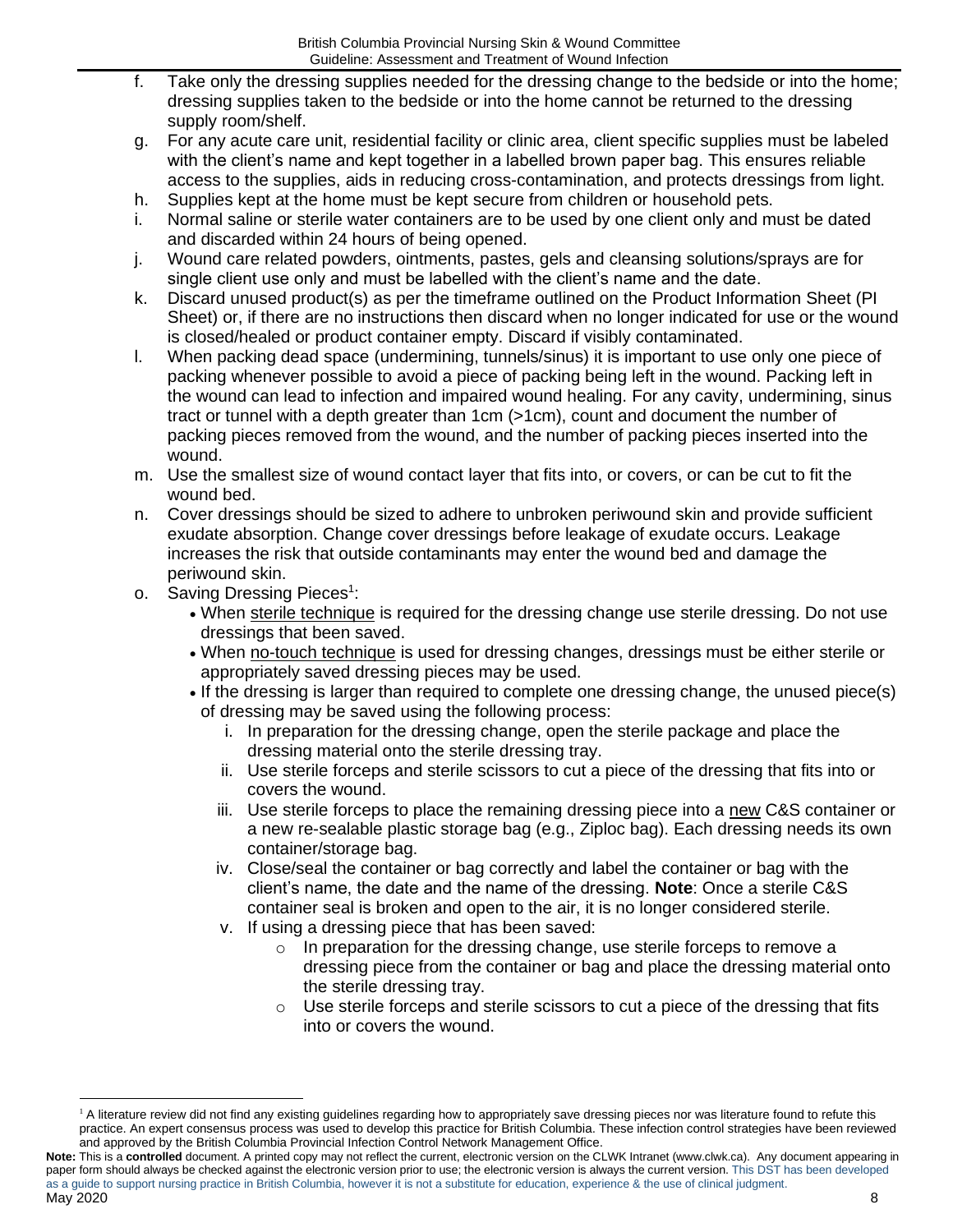- $\circ$  Use sterile forceps to place the remaining dressing piece back into the container or bag; label with the client's name, date and identify the name of the dressing.
- vi. Saved dressing(s) pieces are only kept for 2 weeks; after that time discard the container or bag and any remaining dressing pieces.
- vii. If saving another dressing piece, place it in a new C&S container or re-sealable plastic storage bag using the steps described above.
- When clean technique is used for dressing changes, dressings must be clean or must be appropriately saved dressing pieces. Any unused dressings may be saved using the same procedure as for no-touch aseptic technique dressing changes but with the use of clean instruments.
- p. Notify the Physician/NP if:
	- i. Two (2) or more signs and symptoms of infection are present unless it is a diabetic wound then one or more symptoms of infection warrants notification to the Physician/NP.
	- ii. The C&S swab results are abnormal.
	- iii. The wound probes to bone, if this is a new finding.
	- iv. The wound does not show any signs of healing within 3 weeks of initiating appropriate treatment.
- 2. Promote Strategies to Treat Local, Spreading and/or Systemic Infection (reduce the microbial load) **For an Infected Healable Wound**
	- a. Use sterile or no-touch aseptic technique with dressing changes.
	- b. Cleanse the wound bed: [\(Procedure: Wound Cleansing\)](https://www.clwk.ca/buddydrive/file/procedure-wound-cleansing/)
		- i. Thorough wound cleansing/irrigation is one of the most effective strategies for removing necrotic debris and/or biofilm from infected wounds.
		- ii. If using a topical antiseptic solution for cleansing wounds (see Clinical Resource Table: [Antimicrobials/Antiseptics for Wound Care\)](https://www.clwk.ca/buddydrive/file/coming-soon/), monitor effectiveness of the slough/debris removal and discontinue antiseptic use once the infection is controlled and the wound bed is free of debris.
	- c. For the wound with 1 (muted), 2 or more signs of **local infection**:
		- i. Use a topical antimicrobial wound dressing wounds (see [Clinical Resource Table:](https://www.clwk.ca/buddydrive/file/coming-soon/)  [Antimicrobials/Antiseptics for Wound Care\)](https://www.clwk.ca/buddydrive/file/coming-soon/). Antimicrobial treatment needs to be reassessed after 2 weeks of use with discontinuation of the treatment once the infection has resolved, bioburden is controlled or the wound shows evidence of healing.
		- ii. Monitor frequently for improvement in the wound bed and assess the signs and symptoms of spreading infection.
		- iii. If the wound infection has not improved after 7-14 days collaborate with a NSWOC/ Wound Clinician, Physician/NP and interdisciplinary team. Consider other factors that could affect healing including nutritional status, the type of bacteria, ongoing pressure over the wound, poor blood supply or use of an inappropriate dressing and/or the need for a different antimicrobial.
	- d. For the wound with 1(muted) or 2/more signs of **spreading infection**:
		- i. Notify the Physician/NP for consideration of a C&S swab and systemic antibiotics [\(Procedure: C&S](https://www.clwk.ca/buddydrive/file/procedure-wound-culture-and-susceptibility-june-2015/) Swab in Suspected Wound Infection). Growth of more than 10<sup>5</sup> organisms per gram of tissue is usually considered positive for a wound infection.
		- ii. Antimicrobial wound dressings may be used in conjunction with antibiotics for spreading wound infection. Assess the signs and symptoms of spreading infection and monitor frequently for improvement in the wound bed. Contact the Physician/NP if improvement is not seen within 72 hours of starting systemic antibiotics.
		- iii. If wound infection does not show signs of improvement, consideration needs to be made of a different type of antimicrobial dressing and/or antibiotic.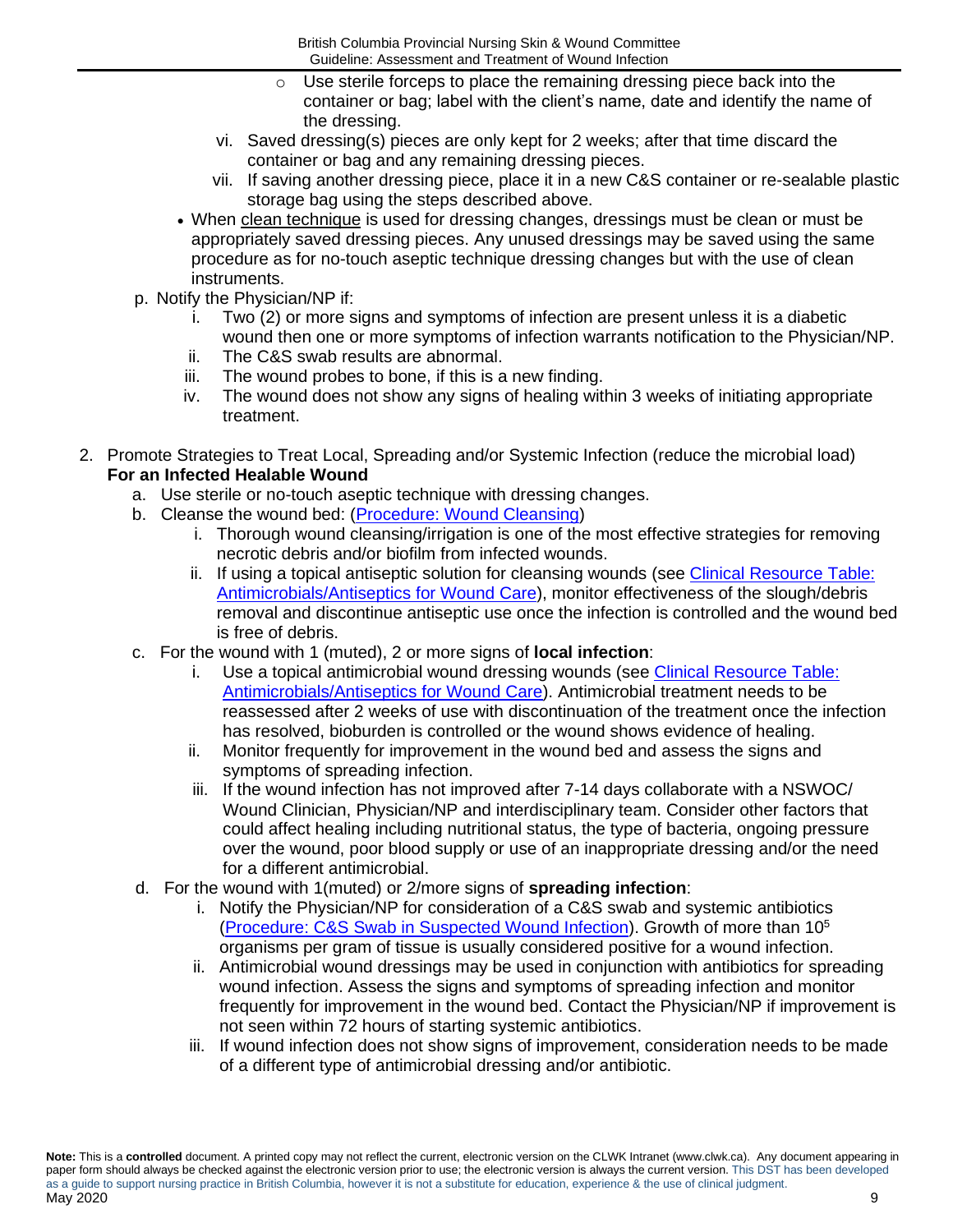- e. For the client with 1 or more signs and symptoms of a **systemic infection:**
	- i. Notify the Physician/NP for consideration of a C&S swab and systemic antibiotics. Growth of more than  $10<sup>5</sup>$  organisms per gram of tissue is usually considered positive for a wound infection. Blood cultures are recommended if the client is febrile or hypotensive.
	- ii. Antimicrobial wound dressings may be used in conjunction with antibiotics for systemic wound infection; monitor for signs of improvement and contact the Physician/NP if improvement is not seen within 3 days of starting systemic antibiotics.
	- iii. If the client's infection does not show signs of improvement, consideration needs to be made of a different antibiotic.
- f. For the client with diabetes and/or arterial insufficiency with 1 or more signs or symptoms of local, spreading, or systemic infection:
	- i. Notify the Physician/NP for consideration of a C&S swab and systemic antibiotics.

## **For an Infected Not-Healing (Maintenance)** Wound

- a. Use sterile or no-touch aseptic technique with dressing changes.
- b. For a previously dry, stable eschar (arterial wound) now showing signs of instability (eschar is softening despite application of Povidone Iodine to keep it dry) or S&S of infection (e.g. increase pain), do an urgent consult to the Physician/NP.
- c. For all other maintenance wounds, where local, spreading or systemic infection is present, are to be treated to resolve the infection (see Interventions for Healable Wound c,  $d \& e$ ).

## **For an Infected Non-Healable Wound**

- a. Should be treated as per overall care goals (e.g., palliative care/end-of-life care directives).
- 3. Reassess the wound at every dressing change for signs of improvement or deterioration in the wound infection.
- 4. Notify the Physician/NP if the following occur:
	- a. Acute onset of pain or increasing pain;
	- b. Wound now probes to bone, indicating risk of osteomyelitis;
	- c. Signs of local infection do not resolve within 7-14 days of antimicrobial dressing; and/or
	- d. Signs of spreading or systemic infection do not resolve within 3 days of starting antibiotics.
	- e. Clients who are immunocompromised, and/or those living with diabetes mellitus or PAD should be closely monitored as these types of wounds may rapidly deteriorate. Contact a Physician/NP at the first signs of wound deterioration.

## **Client Education**

- 1. If the client has diabetes mellitus and has not previously participated in a Diabetic Education Program, discuss participation and refer with client consent.
- 2. Based on the client's knowledge and understanding about wound infection, discuss the following:
	- a. Signs and symptoms of bacterial burden and local and systemic infection.
	- b. Hand hygiene protocols and infection control prevention strategies.
	- c. Personal hygiene, bathing, showering, if necessary.
	- d. Additional signs of wound infection, such as uncontrolled blood sugars and/or increased pain or wound drainage.
	- e. Healthcare professionals to contact if signs and symptoms of infection occur or increase.
	- f. Strategies to prevent infection from reoccurring.
	- g. Proper dressing technique, if client/family member will be changing dressing.
- 3. Provide educational material to support and reinforce teaching.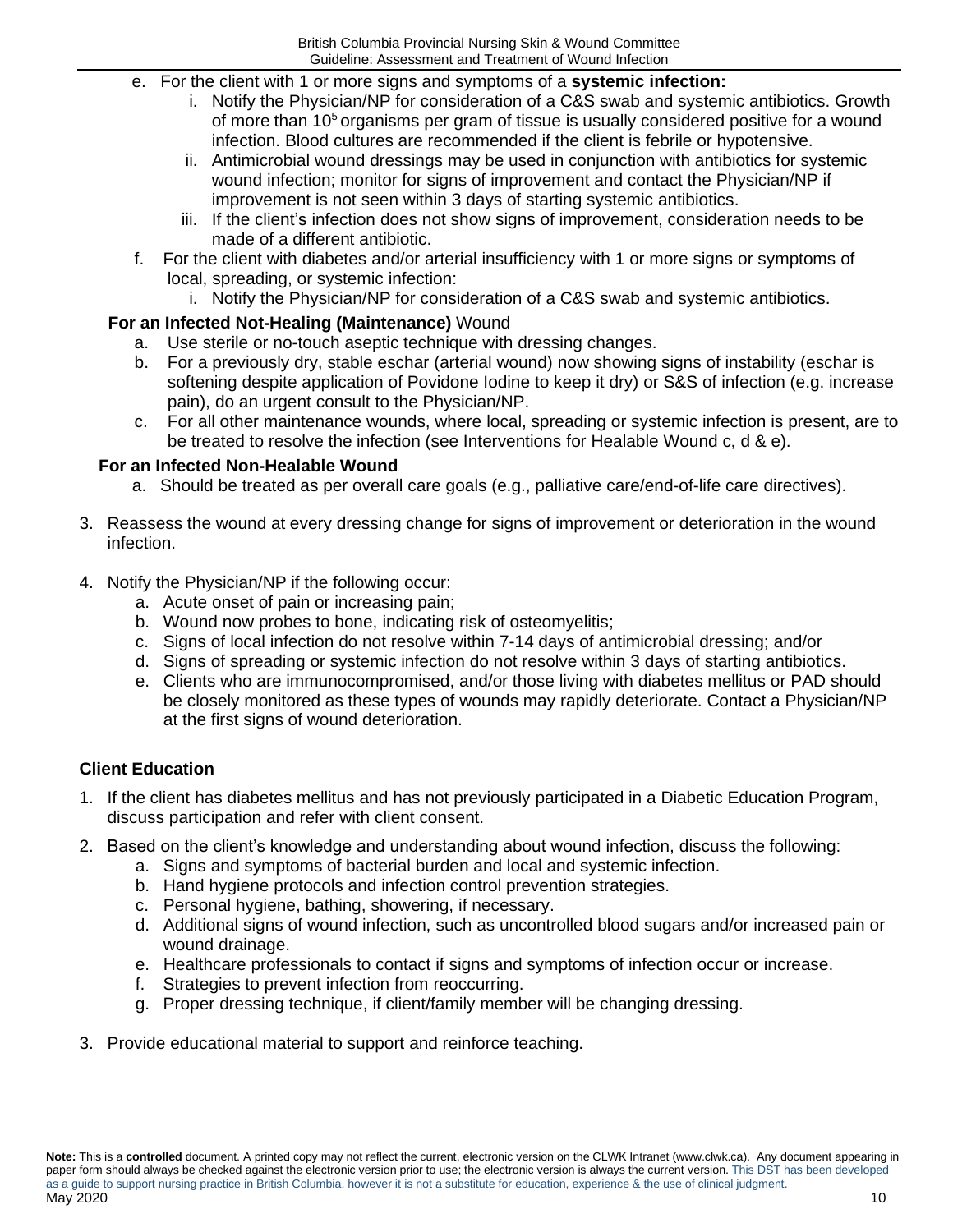## **Discharge Planning**

- 1. Discharge planning, including the date (approximate) when discharge is anticipated, should be initiated during the first client encounter and should support timely discharge and optimal client independence.
- 2. If the client's care is being transferred across sectors (acute care, community care or residential care), ensure that the receiving agency is provided with a current wound care plan that outlines the client care, wound management strategies, management of the wound infection, and any completed client education.

## **Client Clinical Outcomes**

- 1. Intended Healable Wounds
	- a. The client's wound does not become infected and closes in a timely manner.
	- b. There is early recognition of the risk of developing a wound infection.
	- c. Interventions are implemented to prevent or limit wound infection.
	- d. If a wound infection develops, appropriate strategies are implemented to assess, treat, and manage the wound infection.
- 2. Intended Maintenance Wound (Slow-to-heal)
	- a. The client's wound is maintained and is infection free.
- 3. Intended Non-healable Wound
	- a. The client's wound is monitored/managed to be infection free, as long as possible.
- 4. Unintended
	- a. The client's wound becomes infected.
	- b. There was not early recognition of the risk of developing a wound infection.
	- c. Interventions were not implemented to prevent of limit wound infection.
	- d. A wound infection occurred, and appropriate strategies were not implemented to assess, treat, and manage the wound infection.

## **Documentation**

- 1. Document prevention strategies for clients at risk (e.g., immunocompromised, diabetes mellitus, older adults).
- 2. Report wound infection as per agency policy.
- 3. If wound infection suspected or present:
	- Notify Physician/NP.
	- Document the current treatment care plan as per health authority/agency policy.

## <span id="page-10-0"></span>**Definitions**

- **Acute Wound** A wound with an etiology that "occurs suddenly, either with or without intention, but then heals in a timely manner"47
- **Acute inflammatory response** A normal tissue reaction to injury that may include pain, swelling, itching, redness, and heat; caused when blood vessels dilate and leak fluid that contains leukocytes, plasma proteases and vasoactive amines such as histamine to stimulate healing.
- **Antimicrobials** Antimicrobial is a general term for drugs, chemicals and other substances that either kill or slow down microbe growth. Antimicrobial agents include antibiotics, antiseptics, antivirals agents, and antiparasitic drugs **Antiseptics** - Antiseptics (topical) are antimicrobial agents that when applied to living tissue or skin, reduce the possibility of infection, sepsis and putrefaction. Antiseptics are distinguished from antibiotics by the latter's ability to be transported through the lymphatic system to destroy microbes within the body and from disinfectants which destroy micro- organisms found on non-living objects.<sup>24</sup> Antiseptics with low toxicity e.g., 10% Povidone-iodine, silver-based products, honey<sup>46</sup>, and chlorhexidine or its derivative polyhexamtheylene biguanide (PHMB) may be used in wound care<sup>37</sup>. See <u>Clinical Resource Table: Antimicrobials & Antiseptics for</u> [Wound Care.](https://www.clwk.ca/buddydrive/file/coming-soon/)
- **Antibiotics** Antibiotics (topical and systemic) are drugs used to treat bacterial infections.<sup>26</sup>

**Note:** This is a **controlled** document. A printed copy may not reflect the current, electronic version on the CLWK Intranet (www.clwk.ca). Any document appearing in paper form should always be checked against the electronic version prior to use; the electronic version is always the current version. This DST has been developed as a guide to support nursing practice in British Columbia, however it is not a substitute for education, experience & the use of clinical judgment. . 11 يون مايو 1920 كان المسابق المسابق المسابق المسابق المسابق المسابق المسابق المسابق المسابق المسابق المسابق المسابق المسابق المسابق المسابق المسابق المسابق المسابق المسابق المسابق المسابق المسابق المسابق المسابق المساب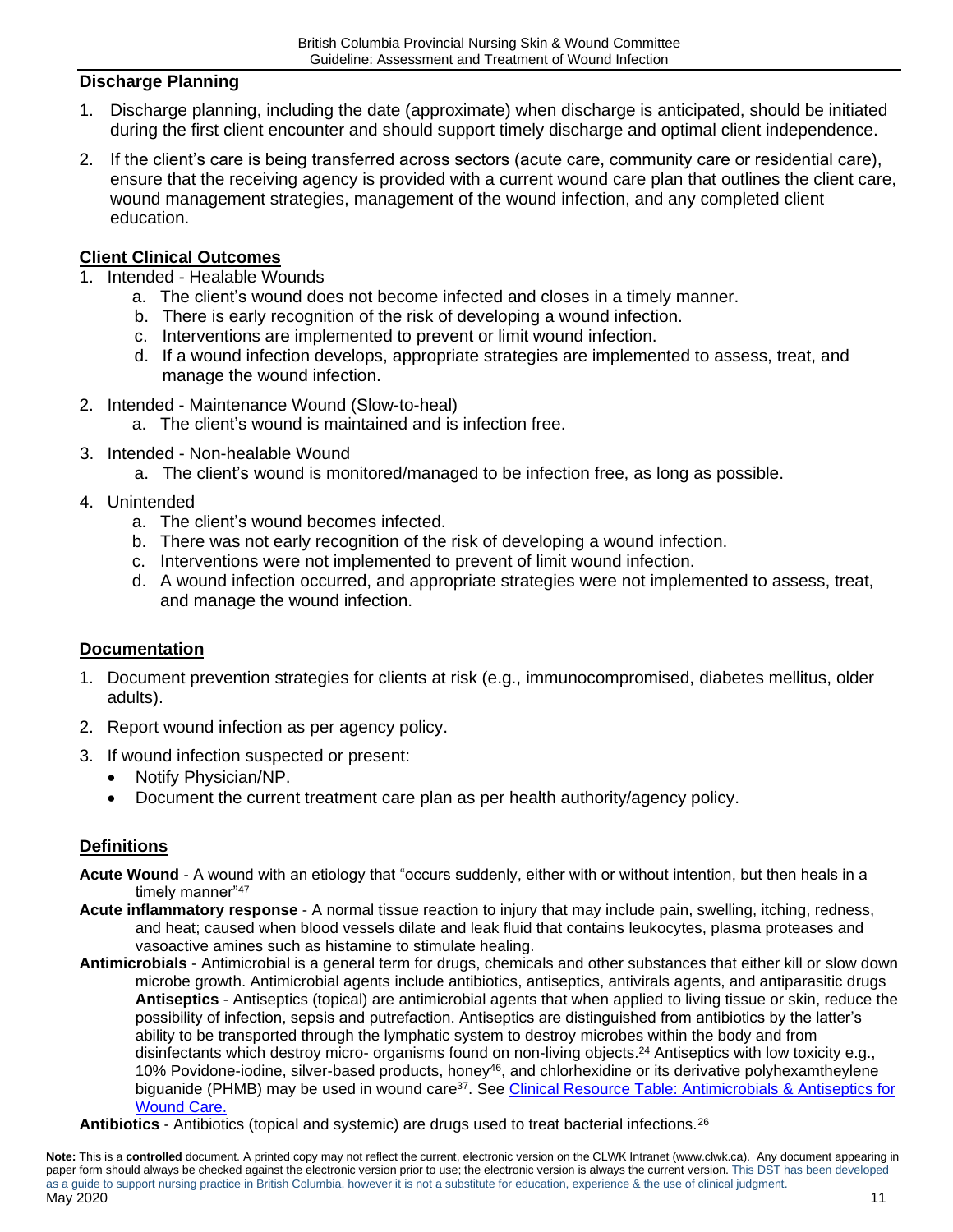- **Aseptic Technique** Technique used to limit the transfer of microorganisms from one person to another by minimizing the microbe count and preventing cross contamination; includes sterile, no-touch, and clean technique. The technique chosen is based on the client clinical condition, the type, wound location and depth, procedure invasiveness, goals of care and agency policy.
	- Sterile Technique the use of sterile gloves, a sterile field, sterile tray, sterile instruments, sterile solution and sterile dressings. Only sterile gloved hands or instruments are used for direct contact with the wound.
	- No-Touch Technique the use of clean gloves and a sterile field, sterile tray, sterile instruments, sterile solution and sterile dressings. Only sterile instruments are used for direct contact with the wound.
	- Clean Technique the use of clean gloves (single client use, non-sterile), a clean field, a clean or sterile dressing tray, clean instruments (single client use), clean solution (single client use) and clean dressings. Clean gloved hands or instruments are used for direct contact with the wound.
- **Autonomic Dysreflexia (AD)** A potentially dangerous syndrome affecting persons with a thoracic spinal cord injury at or above the T-6. AD is characterized by uncontrolled hypertension, bradycardia, severe headaches, and pallor below and flushing above the cord lesions, and convulsions. May result from bowel/bladder distension, pain, pressure injuries, and/or infection.
- **Biofilm** An invisible thin layer of microorganisms adhering to the surface of a structure, which may be organic or inorganic, together with the polymers that they secrete. Biofilms are present in 60% to 90% of chronic wounds and in 6% of acute wounds.<sup>2</sup> Biofilms are characterized by "significant tolerance to antibiotics and biocides"<sup>47</sup>. Biofilms lead to chronic inflammation interfering with healing and are not routinely detected in laboratory tests e.g., C&S swabs.<sup>24</sup>
- **Bioburden:** This refers to the number of microbes present in a wound, when present they may delay or prevent wound healing.
- **Chronic wound** A wound that is slow to progress through the healing phases due to intrinsic and extrinsic factors. Chronic non-healing wounds could be suggestive of biofilm. A holistic evaluation is needed to correct underlying factors (e.g., ischemia).<sup>47</sup>
- **Chronic wound inflammation** A condition in non-healing wounds characterized by high levels of inflammatory cytokines matrix metalloproteinases (MMPs), reduced growth factor activity, and diminished quantities and responses of proliferative cells. Chronic periwound inflammation includes erythema, serous exudate, discomfort and warmth and can last for months to year.
- **Client** Recipient of care: community-client; residential care-resident; and in acute care-patient.
- **Client/Family** Two or more individuals who come together for mutual aid. Families are self-defined, and family is 'who the client says their family is'; this is individualized.
- **Conservative Sharp Wound Debridement (CSWD**) The removal of nonviable wound tissue using a scalpel, scissors or curette to create a clean wound bed; several CSWD's may be needed.
- **Cytotoxicity**  Cytotoxicity is the potential damage or harm to a cell that could be caused by a substance.
- **Debridement** -The removal of non-viable tissue to support the development of granulation tissue which is necessary for healing to occur. There are several different debridement methods.
- **Erythema** Redness around the wound, may be painful and edematous.
- **Eschar, dry stable** Firm, dry necrotic tissue with an absence of drainage, edema, erythema or fluctuance. It is black or brown in color and is attached to the wound edges and wound base.
- **Eschar, soft boggy** Soft necrotic tissue black, brown, grey, or tan in color may be firmly or loosely attached to the wound edges and wound base; fluctuance and drainage may be present.
- **Fluctuance** Occurs when the wound has a 'wave-like' motion when it is palpated.
- **Gangrene** Several types of gangrene exist. Dry gangrene is characterized by dry, shriveled skin ranging from purplish-blue, black, and brown in colour and may occur in clients with peripheral arterial disease. Wet gangrene occurs when there is a bacterial infection in the affected tissue. Blistering, swelling and a 'wetappearance' may occur (e.g., after frostbite or a severe burn).
- **Gram negative bacteria** This class of bacteria do not retain the crystal violet stain (Gram staining method), making positive identification possible; characteristic of bacteria that have a thin layer of peptidoglycan in their cell wall (see [Appendix A\)](#page-15-0).
- **Gram positive bacteria** This class of bacteria do retain the crystal violet stain (Gram staining method); characteristic of bacteria that have a thick layer of peptidoglycan their cell wall (see [Appendix A\)](#page-15-0).
- **Induration** Hardening of the periwound skin due to inflammation; may be secondary to infection.
- **Inflammatory response** Is the body's response after tissue damage, normal response occurs 1 4 days of the healing progess. Depending upon the client's underlaying clinical condition, the response may muted or can become prolonged.
- **Microbe:** Microbes tiny living 'things' that are not visible to the naked eye. They are also called in microorganisms in the human body. Bacteria, viruses, and fungi are the most common. Less than 1% of bacteria are responsible for diseases (e.g., Tuberculosis). Viruses (e.g., AIDS, HIV) are protein-based molecules that require other cells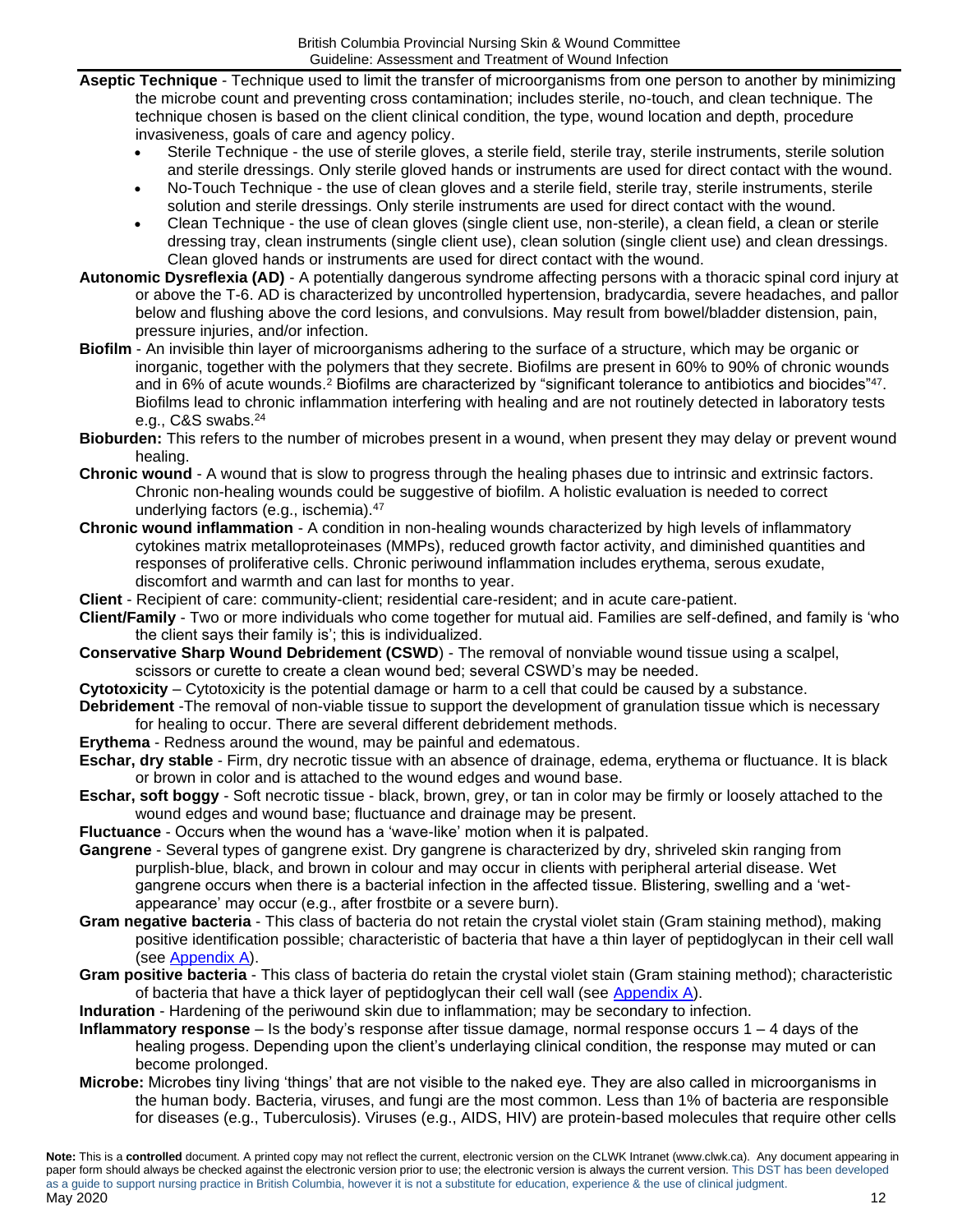to reproduce. Fungi (e.g. yeasts, mold) can exist on the skin or in the body. An additional type of microbes called protozoa, are responsible for diseases such as malaria and toxoplasmosis.

**NSWOC –** Nurse Specialized in Wound Ostomy Continence

**Pain Scales** - Pain is a multidimensional assessment, including physical, emotional, and functional domains. Pain assessment tools have been designed for various age groups and conditions:

- CRIES Pain Scale Used by the neonatal clinician to rate the client's pain by assessing crying, if the client requires oxygen greater than 95% (percent), noting increasing vital signs, facial expression, and sleeplessness.
- FLACC Face, Legs, Arms, Cry, and Consolability is a behavioral pain scale used for the newborn to the age 3-year-old client (based on nursing judgment).
- Non-Communicative Patient's Pain Assessment Instrument (NOPPAIN) Used to record the clinician's observations and rating of pain behaviors in the client with dementia.
- Numeric Rating Scale (NRS) The client rates their pain from 0-10 (0=no pain;10=worst pain).
- Pain Assessment in the Advanced Dementia Scale (PAINAD) Used to rate pain for the client living with advanced dementia; rates the client's pain after clinician observation of five minutes before scoring; the client may be observed at rest, during a pleasant activity, during care-giving, or after administration of pain medication.
- Visual Analog Scale (VAS) Consists of a scale with face images depicting extremes of pain from no-pain to worst pain.
- Wong-Baker FACES Pain Rating Scale A visual rating scale that asks the client to choose the face on the scale that best depicts the pain they are experiencing. The client rates their pain from  $0 =$  does not hurt, to  $10 =$  hurts as much as you can imagine.
- **Personal Protective Equipment (PPE)** Refers to protective gloves, gowns, and masks designed to protect the wearer from injury or infection.
- **Product Information Sheet (PISheet)** Developed by the Provincial Nursing and/or Interprofessional Skin & Wound Committee. PISheets are found on the British Columbia Patient Safety and Quality Council's Connecting Learners With Knowledge website.
- **Satellite wound** Small peripheral open areas that are around a larger central wound.
- **Slough** Soft, moist necrotic tissue that is brown, tan, yellow or green in colour. It may be thin or thick and the consistency may be fibrous, stringy or mucinous. It may be firmly or loosely attached to the wound edges and base.
- **Virulence**: Virulence is the strength of the microbe/microorganism to damage or harm a host.

### **Soft Tissue Crepitus:** soft tissue palpation around the wound

**Wound infection continuum -** Wounds can become contaminated or colonized by microbes which may lead to infections. Wound infections are classified on a continuum (see [Table 1\)](#page-2-0).

### <span id="page-12-0"></span>**References/Bibliography**

- 1. Association for Professionals in Infection Control and Epidemiology and the Wound Ostomy Continence Nurses Society. (2005). Position statement: Clean vs. sterile - management of chronic wounds. *APIC News*. (March/April), 20-22. Retrieved from [www.apic.org.](http://www.apic.org/)
- 2. Carpenter, S., et al. (2016). Expert recommendations for optimizing outcomes in the management of biofilm to promote healing of chronic wounds. *Wounds*, (June).
- 3. Collier, M. (2004). Recognition and management of wound infections. *World Wide Wounds, (Jan)*. Retrieved from <http://www.worldwidewounds.com/2004/january/Collier/Management-of-Wound-infections.html>
- 4. Crow, S., et al. (2007). Infection control perspectives on wound care. In: Krasner, D.L., Rodeheaver, G.T., & Sibbald, R.G., (Eds.), *Chronic wound care: A clinical source book for healthcare professionals*. (4<sup>th</sup> ed.) Wayne, Pa: HMP Communications, 323-330.
- 5. Cutting, K., et al. (2005). *Clinical identification of wound infection: A Delphi approach. In: EWMA position document – Identifying criteria for wound infection*. London: MEP Ltd. 6-9.
- 6. Dow, G., (2001). Infection in chronic wounds. In: Krasner, D.L., Rodeheaver, G.T., & Sibbald, R.G., (Eds.), *Chronic wound care: A clinical source book for healthcare professionals*. (3rd ed.) Wayne, Pa: HMP Communications, 543- 356.
- 7. European Wound Management Association. (2006). *Position document: Management of wound infection.* pp 1-17. London: Author. Retrieved from [www.ewma.org/english/position-documents/all-documents.html#c500.](http://www.ewma.org/english/position-documents/all-documents.html#c500)
- 8. European Wound Management Association. (2005). *Position document: Identifying criteria for wound infection.* pp 1-17. London: Author. Retrieved from [www.ewma.org/english/position-documents/all-documents.html#c500.](http://www.ewma.org/english/position-documents/all-documents.html#c500)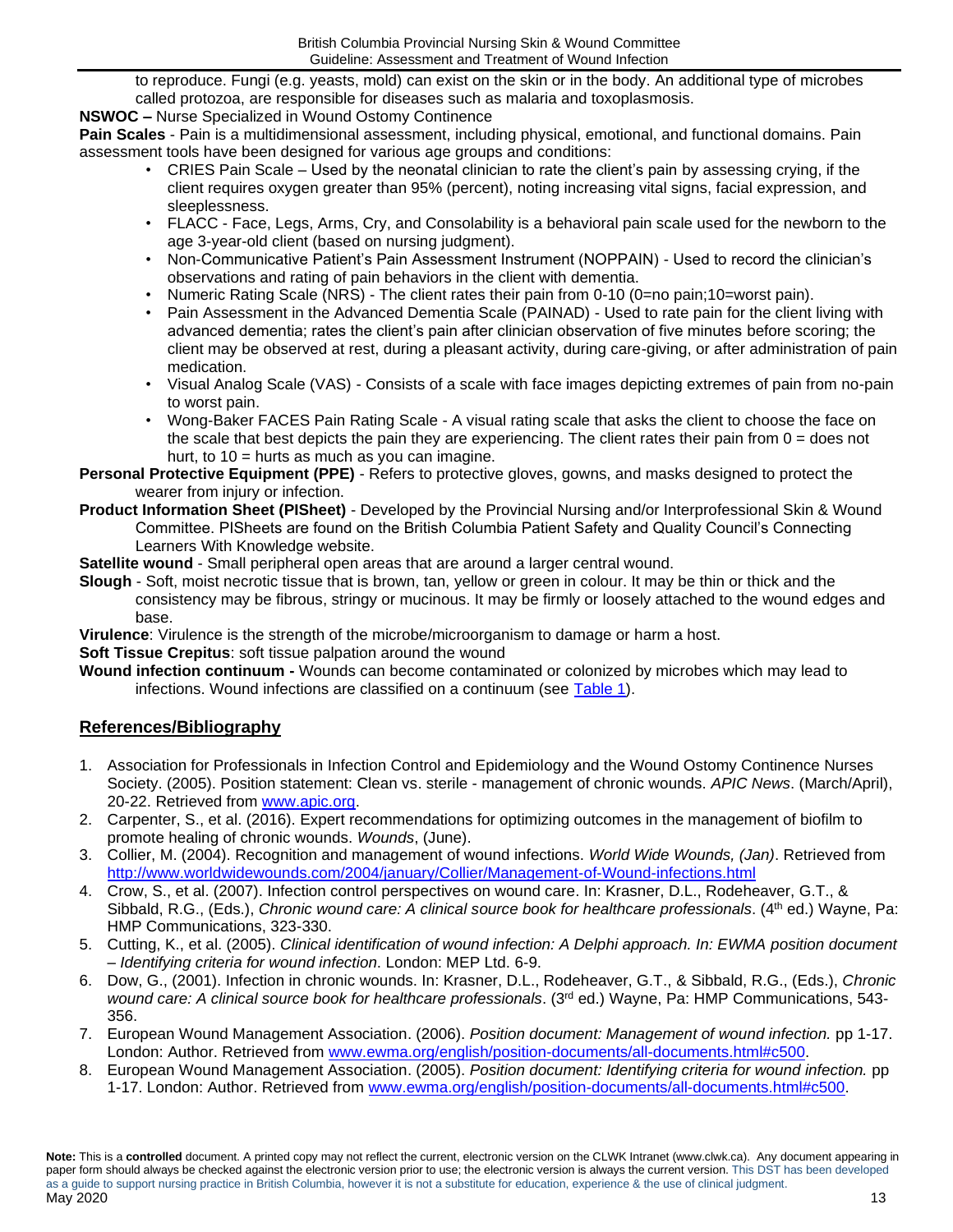- 9. Firerheller, M., & Sibbald, R. G. (2010). A clinical investigation into the relationship between increased periwound skin temperature and local wound infection in patients with chronic leg ulcers. *Advanced Skin Wound Care, 24*(8), 369-379.
- 10. Hammond, A., et al. (2011). An in vitro biofilm model to examine the effect of antibiotic ointments on biofilms produced by burn wound bacterial isolates. *Burns, 37*(2), 312-321.
- 11. Harding, K., et al. (2008). International consensus document: Wound infection in clinical practice. *International Wound Journal*. 5(Suppl. 3): 1-11.
- 12. James, G., et al. (2008). Biofilms in chronic wounds. *Wound Repair and Regeneration, 16,* 37-44.
- 13. Keast., D., & Lindholm, C. (2012). Ensuring that the correct antimicrobial dressing is selected. *Wounds International, 3, 22-28.*
- 14. Kostenko, V., et al. (2010). Impact of silver-containing wound dressings on bacterial biofilm viability and susceptibility to antibiotics during prolonged treatment. *Antimicrobial Agents and Chemotherapy, 54*(12), 5120- 5131.
- 15. Kunimoto, B. (2001). Management and prevention of venous leg ulcers: A literature guided approach. *Ostomy Wound Management, 47*(6), 36-49.
- 16. Langemo, D., et al. (2006). Nutritional considerations in wound care. *Advances in Skin and Wound Care,* 19(6), 297-298, 300, & 303.
- 17. Lawson, C., et al. (2003). Does sterile technique make a difference in wound healing by secondary intention? *Ostomy Wound Management, 49*(4). Retrieved from [www.o-wm.com/article/1544.](http://www.o-wm.com/article/1544)
- 18. Lindfors, J. (2004). A comparison of an antimicrobial wound cleanser to normal saline in reduction of bioburden and its effect on wound healing. *Ostomy Wound Management, 50*(8). Retrieved from [www.o-wm.com/article/2907.](http://www.o-wm.com/article/2907)
- 19. Lipsky, B., et al. (2009). Topical antimicrobial therapy for treating chronic wounds. *Clinical Infectious Diseases, 49*(11), 1541-1549.
- 20. Lipsky, B., et al. (2012). Infectious diseases society of America clinical practice guideline for the diagnosis and treatment of diabetic foot infections. *Clinical Infectious Diseases, 54*(15), e123-e173.
- 21. Mangram, A., et al. (1999). Guideline for prevention of surgical site infection. *Infection Control and Hospital Epidemiology, 20*(4), 250-280.
- 22. Phillips, E., (2003).Evidence-based practice: Pressure ulcer management guidelines for spinal cord injury. *Topics in Spinal Cord Injury Rehabilitation, 9*(2), 16-19.
- 23. Phillips, P., et al. (2010). Biofilms made easy. *Wounds International, 1,* 1-6. Retrieved from [www.woundsinternational.com/pdf/content\\_8851.pdf](http://www.woundsinternational.com/pdf/content_8851.pdf)
- 24. Pompeo, M., (2007). Misconceptions about protein requirements for wound healing: Results of a prospective study. *Ostomy/Wound Management, 53*(8), 19-23.
- 25. Posthauer, M., (2006). The role of nutrition in wound care. *Advances in Skin & Wound Care, 19*(1), 43-54.
- 26. Rodeheaver, G., (2007). Wound cleansing, wound irrigation, wound disinfection. In: Krasner, D.L., Rodeheaver, G.T., & Sibbald, R.G., (Eds.), Chronic wound care: A clinical source book for healthcare professionals. (3<sup>rd</sup> ed.) Wayne, Pa: HMP Communications, 331-343.
- 27. Rose, G., et al. (2011). Biofilms: A clinical conundrum: Recognition and management of wounds affected by biofilms. *Wound Care Canada, 10*(1), 37-40.
- 28. Sibbald, G., et al. (2003). Preparing the wound bed 2003: Focus on infection and inflammation. *Ostomy Wound Management, 49(*11), 24-51.
- 29. Sibbald, G., et al., (2006). Best practice recommendations for preparing the wound bed: Update 2006. *Wound Care Canada, 4*(1), 15-29.
- 30. Sibbald, G., et al. (2006). Increased bacterial burden and infection: The story of NERDS and STONES. *Advances in Skin and Wound Care*, *19*(8), 447-461.
- 31. Sibbald, G., et al. (2011). Special considerations in wound bed preparation 2011: An update. *Advances in Skin and Wound Care, 24*(9), 415-436.
- 32. Sibbald, G., et al. (2007). Increased bacterial burden and Infection: NERDS and STONES. *Wounds UK, 3*(2), 25- 46.
- 33. Sibbald, G. R., et al. (2015). Optimizing the moisture management tightrope with wound bed preparation 2015. *Advances in Skin & Wound Care, 28*(10). 466-477.
- 34. Spear, M. (2013). Acute or chronic? What's the difference? *Plastic Surgical Nursing, 33*(2), 98-100.
- 35. Stechmiller, J. (2012). Wound healing. In C. Mueller (Ed.), The A.S.P.E.N adult nutrition support core curriculum (2nd ed.). Silver Spring, MD: American Society for Parenteral and Enteral Nutrition.
- 36. Stevens, D., et al. (2005). Practice guidelines for the diagnosis and management of skin and soft-tissue infections. *Clinical Infectious Diseases, 41*(11), 1373-1406.
- 37. Swanson, T., et al. (2015). Top ten tips: Identification of wound infection in a chronic wound. *Wounds International, 6*(2). 22-27.
- 38. Vermeulen, H., et al. (2006). Topical silver for treating infected wounds. [Cochrane Review]. In *Cochrane Database of Systematic Reviews.* Retrieved from [www.cochrane.org/reviews/en/ab005486.htmL](http://www.cochrane.org/reviews/en/ab005486.htmL)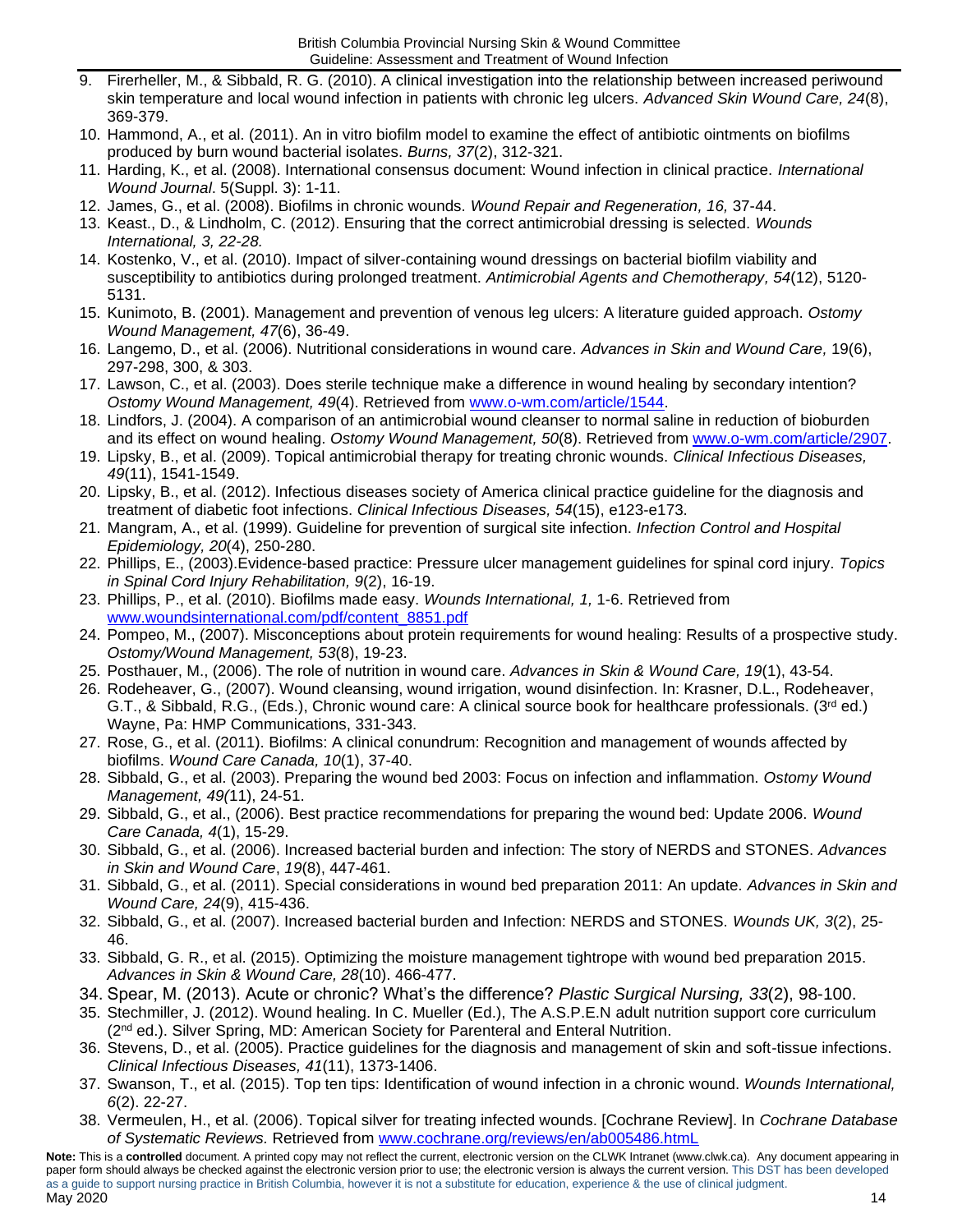- 39. Warden V., et al. (2003). Development and psychometric evaluation of the pain assessment in advanced dementia (PAINAD) scale. *J Am Med Dir Association, 4*(1), 9-15.
- 40. White, R., et al. (2006). Topical antimicrobials in the control of wound burden Part 1. *Ostomy Wound Management, 52*(8). Retrieved from [www.o-wm.com/article/6021.](http://www.o-wm.com/article/6021)
- 41. Wolcott, R., et al. (2010). Biofilm maturity studies indicate sharp debridement opens a time-dependent therapeutic window. *Journal of Wound Care, 19*(8), 320-328.
- 42. Woo, K., et al. (2009). A cross-sectional validation study using NERDS and STONEES to assess bacterial burden*. Ostomy Wound Management, 55*(8), 40-48.
- 43. Woo, K. Y., Alam, T., & Marin, J. (2014). Topical antimicrobial toolkit for wound infection. *Surgical Technology International,* 25, 45-52.
- 44. Wounds International. (2008). *Wound infection in clinical practice: An international consensus*. Retrieved from [http://www.woundsinternational.com/media/issues/71/files/content\\_31.pdf](http://www.woundsinternational.com/media/issues/71/files/content_31.pdf)
- 45. Zagoren, A., (2001). Nutritional assessment and intervention in the person with a chronic wound. In: Frasner, D, Rodeheaver, G, Sibbald R, (Eds.). *Chronic wound care: A source book for health care professionals*, 3<sup>rd</sup> ed. Wayne, PAHMP Communications. (pp. 117-126).
- 46. Mandal, M. D., & Mandal, S. (2011). Honey: Its medicinal property and antibacterial activity. *Asian Pacific Journal of Tropical Biomedicine, 1*(2), 154-160. doi: [10.1016/S2221-1691\(11\)60016-6](https://dx.doi.org/10.1016%2FS2221-1691(11)60016-6) Retrieved from <https://www.ncbi.nlm.nih.gov/pmc/articles/PMC3609166/>
- 47. International Consensus Update. (2016, Nov 11). *Wound infection in clinical practice: Principles of best practice*. Retrieved from<http://www.woundinfection-institute.com/2016/11/wound-infection-in-clinical-practice-update2016/>

## <span id="page-14-0"></span>**Document Creation/Review**

This guideline is based on the best information available at the time it was published and relies on evidence and avoids opinion-based statements where possible. It was developed by the Provincial Nursing Skin & Wound Committee and has undergone provincial stakeholder review.

| <b>Created By</b>       | British Columbia Provincial Nursing Skin and Wound Committee in collaboration with<br>NSWOCs/Wound Clinicians from all Health Authorities |
|-------------------------|-------------------------------------------------------------------------------------------------------------------------------------------|
| <b>Publication Date</b> | January 2017                                                                                                                              |
| <b>Revision Date(s)</b> | July 2019, May 2020                                                                                                                       |
| <b>Review Date (s)</b>  |                                                                                                                                           |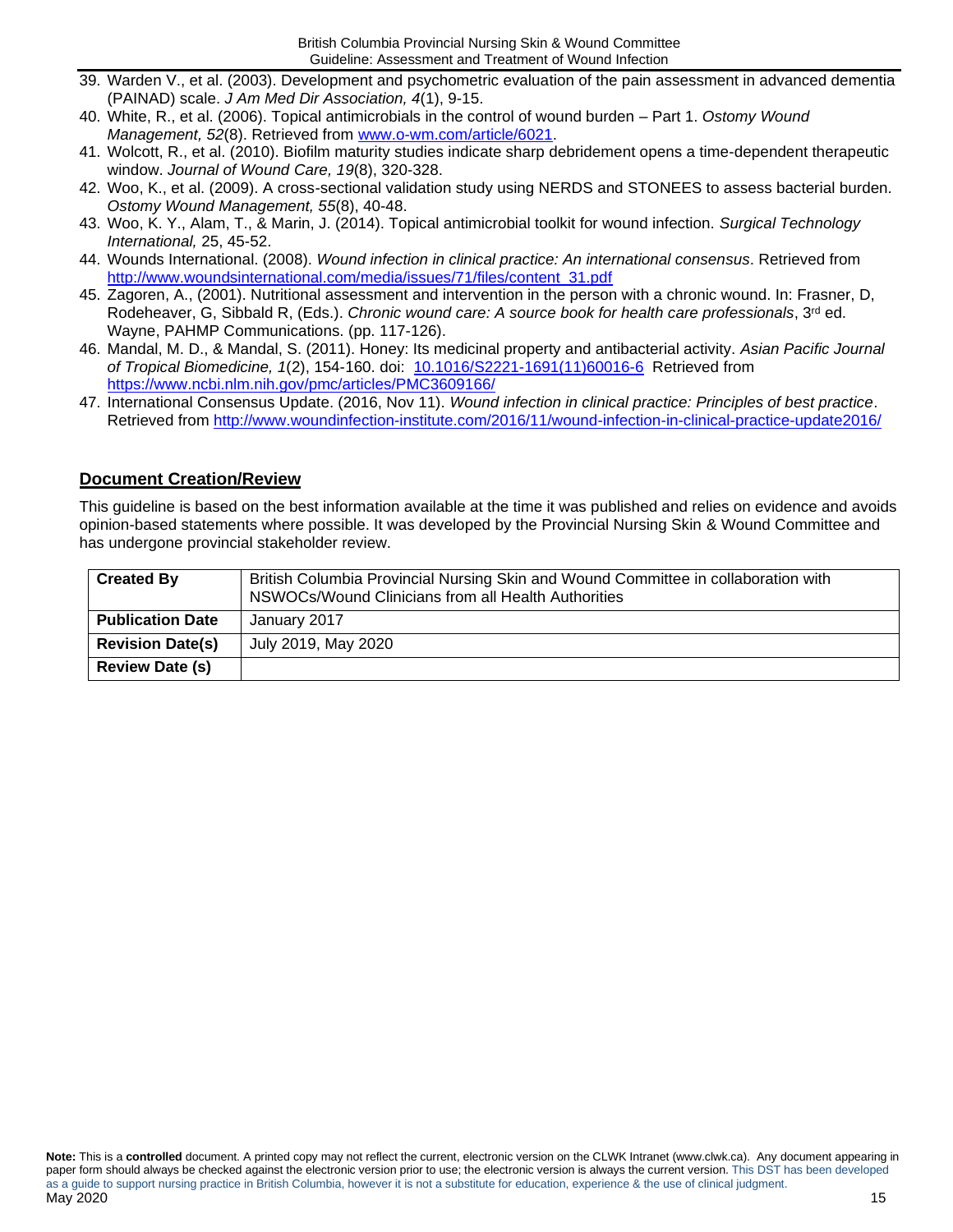### <span id="page-15-0"></span>**APPENDIX A: Examples of Microorganisms Commonly Found in Wounds Updated June 2019 from CDC. (2019)[. http://cdc.org](http://cdc.org/) & Merck Manual. (2019). [https://www.merckmanuals.com](https://www.merckmanuals.com/)**

| Gram             | Micro-       | <b>Description</b>                                                                                                                                                                           | Aerobic /       |
|------------------|--------------|----------------------------------------------------------------------------------------------------------------------------------------------------------------------------------------------|-----------------|
| <b>Stain</b>     | organisms    |                                                                                                                                                                                              | Anaerobic       |
| Gram             | Beta-        | Group A streptococcus bacteria can cause a wide range of infections. Clients may also carry                                                                                                  | Aerobic         |
| positive         | Hemolytic    | group A strep in the throat or on the skin and have no illness symptoms. Group A strep                                                                                                       |                 |
|                  | Strep -      | infections are relatively mild illnesses - "strep throat" or impetigo - a skin infection.                                                                                                    |                 |
|                  | Group A      | Occasionally these bacteria can cause serious and even life-threatening diseases.<br>• These bacteria spread through direct contact with mucus - nose or throat of people who                |                 |
|                  |              | are sick or through contact with infected wounds or skin sores.                                                                                                                              |                 |
|                  |              | • Illnesses caused include serious illness such as pneumonia (lung infection), necrotizing                                                                                                   |                 |
|                  |              | fasciitis, or streptococcal toxic shock syndrome (STSS).                                                                                                                                     |                 |
| Gram             | Beta-        | Rates of serious group B strep infections are much higher among newborns than among any                                                                                                      | Anaerobic       |
| positive         | Hemolytic    | other age group, and serious group B strep infections occur in other age groups in both men                                                                                                  |                 |
|                  | Strep -      | and women.                                                                                                                                                                                   |                 |
|                  | Group B      | • Common problems caused by group B strep in adults include: bloodstream infections;                                                                                                         |                 |
|                  | (Streptococc | pneumonia (infection in the lungs); skin and soft-tissue infections; sepsis and endocarditis,                                                                                                |                 |
|                  | us           | or bone/joint infections. Rarely in adults does B strep cause meningitis.                                                                                                                    |                 |
|                  | agalactiae)  | • The source of infection for adults is unknown. Since group B strep is a common organism                                                                                                    |                 |
|                  |              | in the GI tract of men and women, this may be a source of some infection.                                                                                                                    |                 |
| Gram<br>positive | Clostridium  | Clostridium species inhabit soils and the intestinal tract of animals, including humans.<br>Clostridium is a normal inhabitant of the healthy lower reproductive tract of women. It is spore | Anaerobic       |
|                  |              | forming, rod shaped - has multiple strains but Clostridium Perfringens is the main pathogen                                                                                                  |                 |
|                  |              | associated in wet gangrene and is capable of producing many different toxins.                                                                                                                |                 |
|                  |              | • Symptoms of invasion include severe pain, edema, tissue necrosis or separation of the                                                                                                      |                 |
|                  |              | skin into paper-thin black/purple layers along with a strong pungent odour. If unchecked                                                                                                     |                 |
|                  |              | can progress to gas gangrene which can be limb and/or life threatening.                                                                                                                      |                 |
| Gram             | Coagulase    | CoNS are regarded as a pathogenic but they are increasingly recognized as causing of                                                                                                         | Aerobic         |
| positive         | negative     | clinically significant bloodstream infections. CoNS are part of the normal flora of human skin                                                                                               |                 |
|                  | staphylococc | and mucous membranes. CoNS are the most common cause of bacteremia related to                                                                                                                |                 |
|                  | i (CoNS)     | indwelling devices (e.g., catheters) and most of these infections are hospital-acquired.                                                                                                     |                 |
|                  |              | • Important infections include central nervous system shunt infections, native or prosthetic<br>valve endocarditis, urinary tract infections and wound infections.                           |                 |
|                  |              | • Risk factors for CoNS infection include the presence of foreign devices (such as                                                                                                           |                 |
|                  |              | intravascular catheters) and immune compromise.                                                                                                                                              |                 |
|                  |              | • Treatment of CoNS infections can be challenging given limitations of antimicrobial                                                                                                         |                 |
|                  |              | resistance and the frequent presence of foreign material.                                                                                                                                    |                 |
| Gram             | Corynebacte  | Corynebacterium species occur commonly in soil, water and food products. The genus                                                                                                           | Aerobic &       |
| positive         | rium         | contains the species Corynebacterium diphtheriae and the nondiphtherial corynebacteria,                                                                                                      | can also        |
|                  |              | collectively referred to as diphtheroids. Nondiphtherial corynebacteria are increasingly                                                                                                     | survive in      |
|                  |              | recognized as pathogenic, especially in immunocompromised hosts.                                                                                                                             | an<br>anaerobic |
|                  |              | • Nondiphtheiroid Corynebacterium species can be found in the mucosa and normal skin<br>flora of humans.                                                                                     | environme       |
|                  |              | • Common infection with these organisms is bacteremia in association with infections                                                                                                         | nt              |
|                  |              | involving devices e.g., heart valves, catheters, and neurologic shunts. They are also found                                                                                                  |                 |
|                  |              | in wounds.                                                                                                                                                                                   |                 |
| Gram             | Peptostrepto | Peptostreptococcus are found predominantly in the mouth, skin, gastrointestinal, vagina and                                                                                                  | Anaerobic       |
| positive         | -coccus      | urinary tracts, and compose a portion of the bacterial gut flora. Under immunosuppressed or                                                                                                  | Non-spore       |
|                  |              | traumatic conditions these organisms can become pathogenic, as well as septicemic,                                                                                                           | forming         |
|                  |              | harming their host. Peptostreptococcus:                                                                                                                                                      |                 |
|                  |              | • Can cause brain, liver, breast, lung abscesses, and soft tissue (wound) infections;                                                                                                        |                 |
|                  |              | • Are the 2 <sup>nd</sup> most frequently recovered anaerobes and account for approximately one<br>quarter of anaerobic isolates found.                                                      |                 |
|                  |              | • Grows slowly which makes them increasingly resistant to antimicrobials.                                                                                                                    |                 |
| Gram             | Staphylococ  | Staphylococci (staph): A common type of bacteria that live on the skin and mucous                                                                                                            | Aerobic         |
| positive         | cus Aureus-  | membranes (e.g., in the nasal cavity) of humans. S. aureus is the most important of these                                                                                                    |                 |
|                  | S. Aureus    | bacteria in human diseases. They are only able to invade via broken skin or mucous                                                                                                           |                 |
|                  |              | membranes; hence, intact skin is an excellent human defense. However, damage to the skin                                                                                                     |                 |
|                  |              | or other injury may allow the bacteria to overcome the body's natural protective mechanisms                                                                                                  |                 |
|                  |              | of the body, leading to infection (e.g., pneumonia). S. aureus:                                                                                                                              |                 |
|                  |              | • Is capable of causing various infections of the skin and other organs.                                                                                                                     |                 |
|                  |              | • Infections are common with frequent skin injury, particularly if the skin is dry.                                                                                                          |                 |
|                  |              | • Most commonly found in wounds, especially diabetic foot ulcers (DFU).<br>They are generally very hardy organisms.                                                                          |                 |
|                  |              |                                                                                                                                                                                              |                 |

**Note:** This is a **controlled** document. A printed copy may not reflect the current, electronic version on the CLWK Intranet (www.clwk.ca). Any document appearing in paper form should always be checked against the electronic version prior to use; the electronic version is always the current version. This DST has been developed as a guide to support nursing practice in British Columbia, however it is not a substitute for education, experience & the use of clinical judgment. . 16 يون المساحة المساحة المساحة المساحة المساحة المساحة المساحة المساحة المساحة المساحة المساحة المساحة المساحة ال<br>المساحة المساحة المساحة المساحة المساحة المساحة المساحة المساحة المساحة المساحة المساحة المساحة المساحة ا